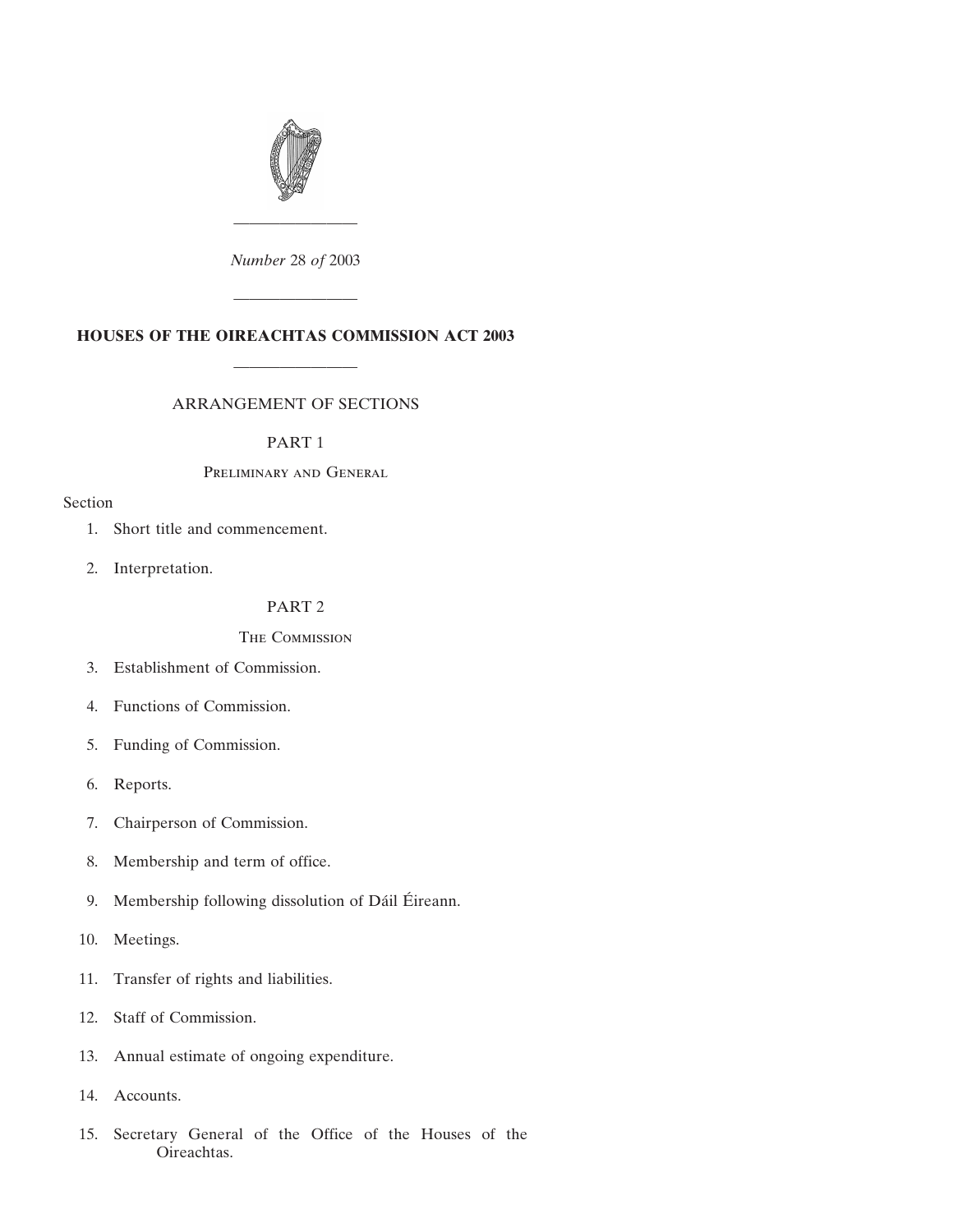| [No. 28.] | Houses of the Oireachtas | [2003.] |
|-----------|--------------------------|---------|
|           | Commission Act 2003.     |         |

Section

- [16. Functions of the Secretary General.](#page-16-0)
- [17. Application of Freedom of Information Act 1997.](#page-18-0)
- [18. Superannuation.](#page-19-0)
- [19. Application of Civil Service Commissioners Act 1956.](#page-19-0)
- [20. Application of Civil Service Regulation Act 1956 as applied](#page-19-0) [or amended by Part IV of Staff of the Houses of the](#page-19-0) [Oireachtas Act 1959.](#page-19-0)
- [21. Amendment of Staff of the Houses of the Oireachtas Act](#page-21-0) [1959.](#page-21-0)

# [SCHEDULE 1](#page-22-0)

#### Ongoing Expenditure

## [SCHEDULE 2](#page-23-0)

## Receipts of the Commission

Acts Referred to

————————

| Civil Service Commissioners Act 1956                                                                                  | 1956, No. 45 |
|-----------------------------------------------------------------------------------------------------------------------|--------------|
| Civil Service Regulation Act 1956                                                                                     | 1956, No. 46 |
| Civil Service Regulation (Amendment) Act 1958                                                                         | 1958, No. 34 |
| Comptroller and Auditor General (Amendment) Act 1993                                                                  | 1993, No. 8  |
| Freedom of Information Act 1997                                                                                       | 1997, No. 13 |
| Ministerial and Parliamentary Offices Act 1938                                                                        | 1938, No. 38 |
| Ministerial, Parliamentary and Judicial Offices and<br>Oireachtas Members (Miscellaneous Provisions) Act 2001         | 2001, No. 33 |
| Oireachtas (Allowances to Members) Act 1962                                                                           | 1962, No. 32 |
| Oireachtas (Allowances to Members) and Ministerial and<br>Parliamentary Offices (Amendment) Act 1992                  | 1992, No. 3  |
| Oireachtas (Allowances to Members) and Ministerial,<br>Parliamentary, Judicial and Court Offices (Amendment) Act 1998 | 1998, No. 5  |
| Oireachtas (Ministerial and Parliamentary Offices) (Amendment)<br>Act 2001                                            | 2001, No. 30 |
| Oireachtas (Miscellaneous Provisions) and Ministerial and<br>Parliamentary Offices (Amendment) Act 1996               | 1996, No. 39 |
| Staff of the Houses of the Oireachtas Act 1959                                                                        | 1959, No. 38 |
| Superannuation Acts 1834 to 1963                                                                                      |              |
| Superannuation and Pensions Act 1976                                                                                  | 1976, No. 22 |

 $\overline{\phantom{a}}$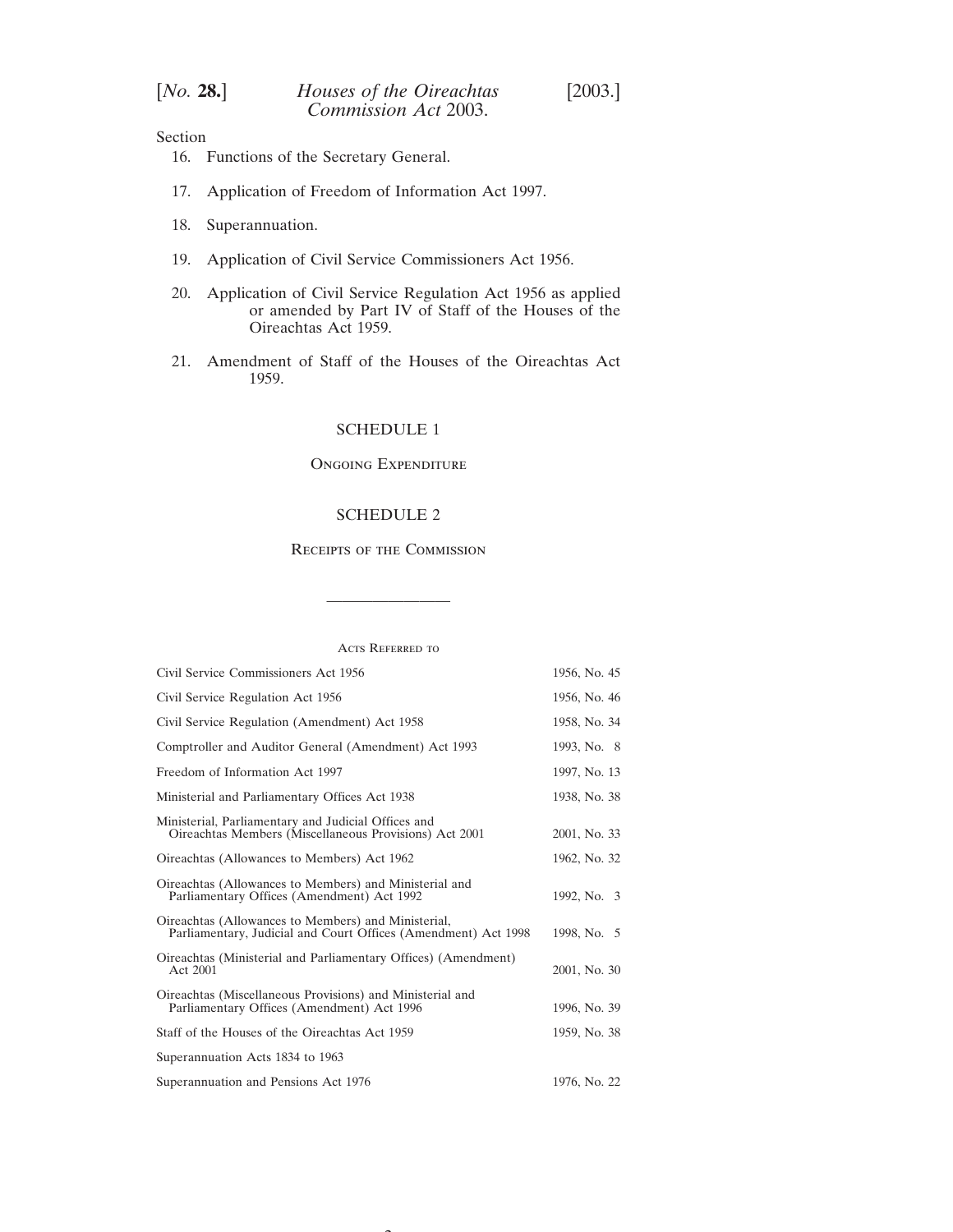<span id="page-2-0"></span>

*Number* 28 *of* 2003

————————

————————

# **HOUSES OF THE OIREACHTAS COMMISSION ACT 2003**

————————

AN ACT TO ESTABLISH A BODY TO BE KNOWN AS COIM-ISIÚN THITHE AN OIREACHTAIS OR, IN THE ENGLISH LANGUAGE, THE HOUSES OF THE OIREACHTAS COMMISSION, TO PROVIDE FOR THE FUNDING, FUNCTIONS AND COMPOSITION OF THE COM-MISSION, TO PROVIDE FOR THE POSITION TO BE KNOWN AS SECRETARY GENERAL OF THE OFFICE OF THE HOUSES OF THE OIREACHTAS, AND TO PRO-VIDE FOR CONNECTED MATTERS. [14*th July*, 2003]

## BE IT ENACTED BY THE OIREACHTAS AS FOLLOWS:

#### PART 1

#### Preliminary and General

**1.**—(1) This Act may be cited as the Houses of the Oireachtas Short title and Commission Act 2003. commencement.

(2) This Act comes into operation on the establishment day.

**2.**—(1) In this Act, except where the context otherwise requires— Interpretation.

"annual report" has the meaning given to it by *section 6*;

''chairperson'' means the person who under *section 7* holds the office of chairperson of the Commission;

"civil servant" has the meaning given to it by section  $1(1)$  of the Civil Service Regulation Act 1956, as amended by section 17(2) of the Staff of the Houses of the Oireachtas Act 1959;

''Commission'' means the Houses of the Oireachtas Commission established by *section 3*;

''deputy chairperson'' means the person who under *section 7* holds the office of deputy chairperson of the Commission;

"established civil servant" has the meaning given to it by section  $1(1)$ of the Civil Service Regulation Act 1956;

 $\sim$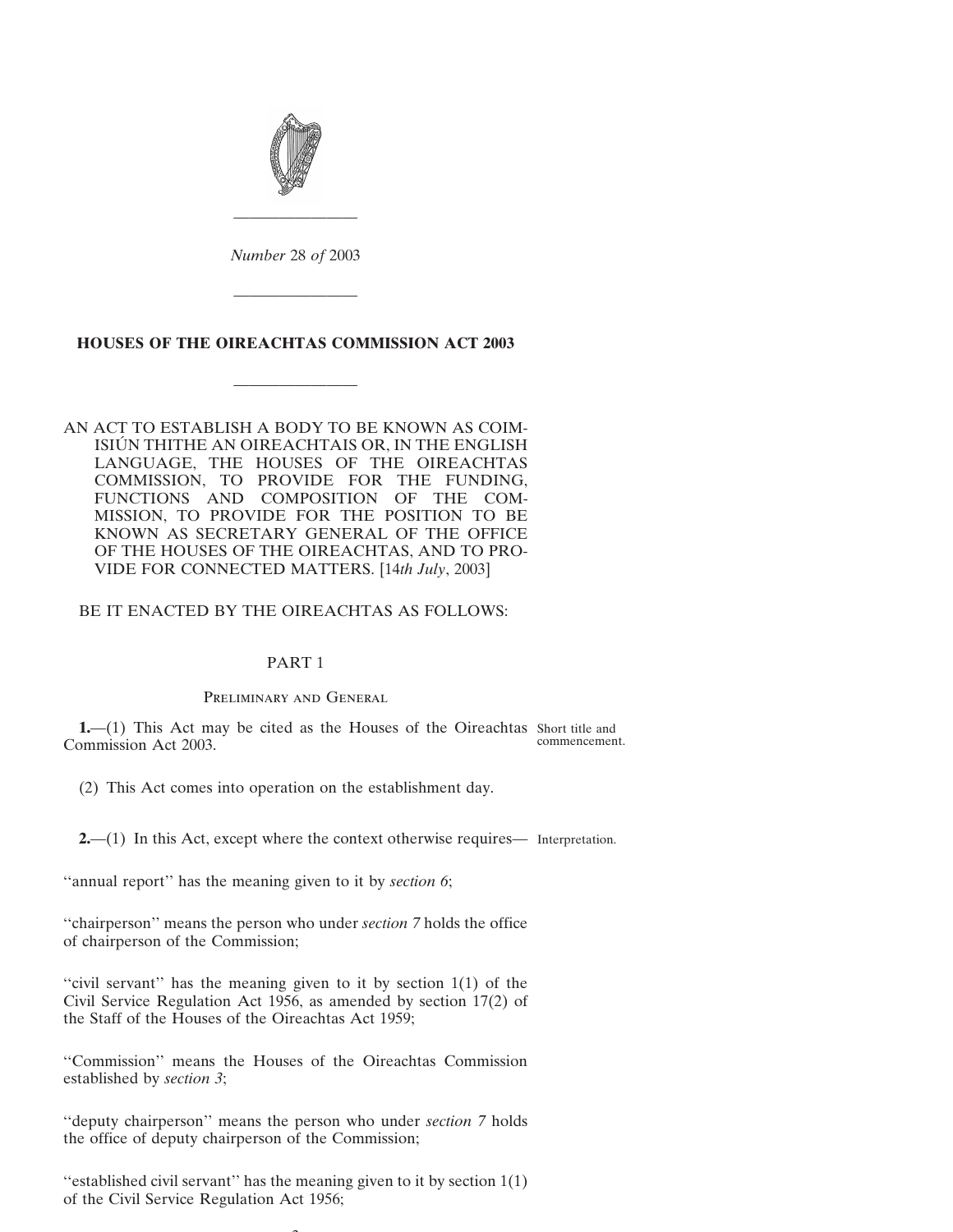<span id="page-3-0"></span>Pt.1 S.2 ''establishment day'' means the day appointed under *section 3* to be the establishment day for the purposes of this Act;

> ''functions'' includes powers and duties, and references to the performance of functions include, as respects powers and duties, references to the exercise of the powers and the carrying out of the duties;

> ''member of the joint staff of the Houses of the Oireachtas'' has the meaning given to it by section 2 of the Staff of the Houses of the Oireachtas Act 1959;

> ''member of the staff of the Houses of the Oireachtas'' has the meaning given to it by section 2 of the Staff of the Houses of the Oireachtas Act 1959;

''Minister'' means the Minister for Finance;

''Minister's representative'' has the meaning given to it by *section 8*;

''officer of the Houses of the Oireachtas'' has the meaning given to it by section 17(2) of the Staff of the Houses of the Oireachtas Act 1959;

''Oireachtas Committee'' means a Committee appointed by either House of the Oireachtas or jointly by both Houses of the Oireachtas;

''ongoing expenditure'' means payments relating to the matters specified in *Schedule 1*;

''Secretary General'' has the meaning given to it by *section 15*.

(2) In this Act—

- (*a*) a reference to a section is a reference to a section of this Act, unless it is indicated that a reference to some other provision is intended,
- (*b*) a reference to a subsection, paragraph or subparagraph is a reference to the subsection, paragraph or subparagraph of the provision in which the reference occurs unless it is indicated that a reference to some other provision is intended.

(3) A reference to another enactment is to that enactment as amended or modified at any time by any enactment.

#### PART 2

#### The Commission

- Establishment of Commission.
- **3.**—(1) (*a*) Subject to *paragraph (b)*, the establishment day for the purposes of this Act is 1 January 2004.
	- (*b*) *Section 4(8)* shall not come into operation until a resolution is passed under *subsection (2)*.
- (2) (*a*) If Dáil Éireann by resolution so declares, *section*  $4(8)$ , insofar as it relates to Dáil Éireann or a Committee appointed by Dáil Éireann, shall come into operation on such day as may be specified in the resolution.
	- (*b*) If Seanad Éireann by resolution so declares, *section*  $4(8)$ , insofar as it relates to Seanad Éireann or a Committee

4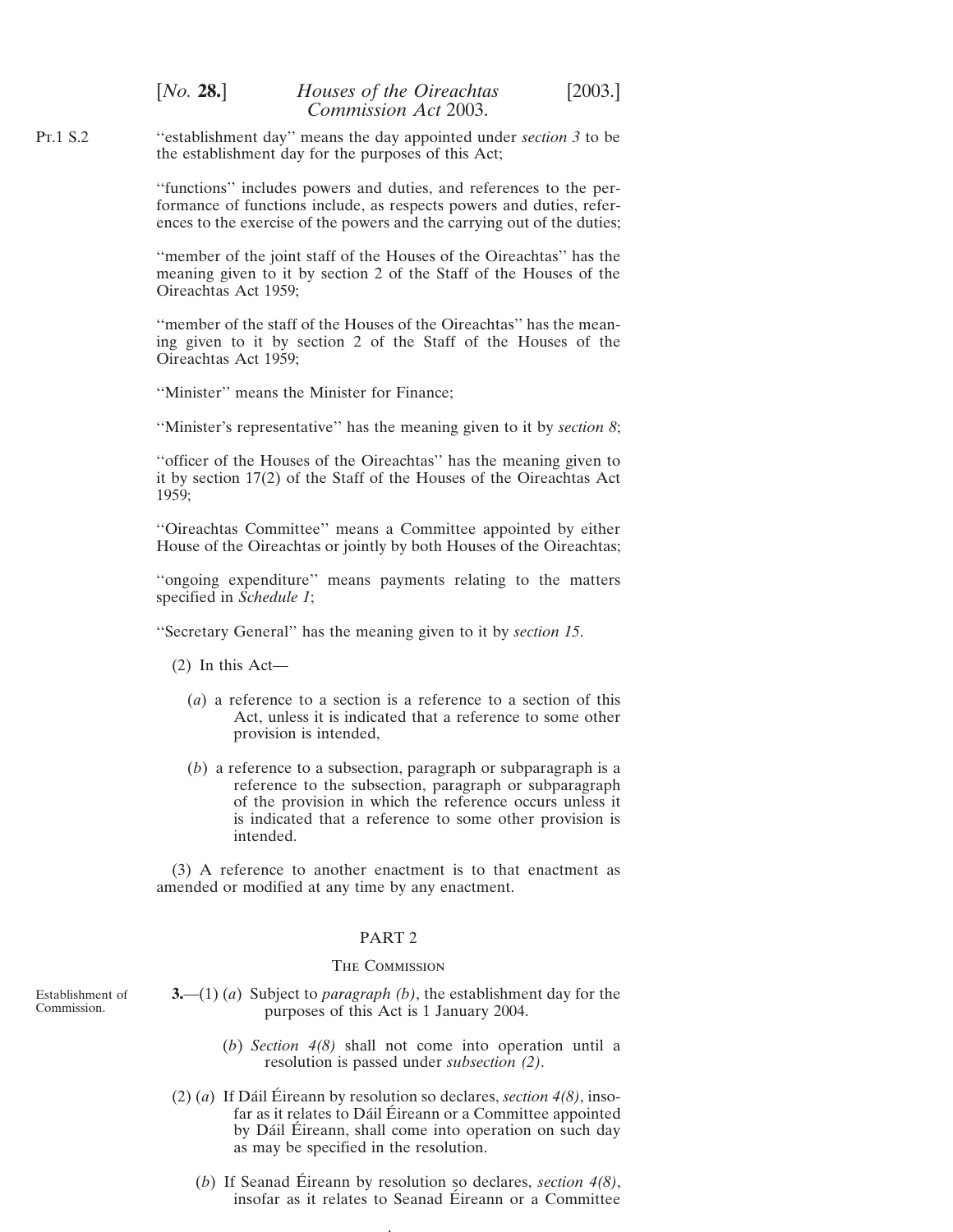> <span id="page-4-0"></span>appointed by Seanad Éireann, shall come into operation Pr.2 S.3 on such day as may be specified in the resolution.

(*c*) If Dáil Éireann and Seanad Éireann by resolution so declare, *section 4(8)*, insofar as it relates to a Committee appointed by both Dáil Éireann and Seanad Éireann, shall come into operation on such day as may be specified in the resolution.

(3) On the establishment day, there shall stand established a body to be known as *Coimisiu´n Thithe an Oireachtais* or, in the English language, the Houses of the Oireachtas Commission, which shall perform the functions conferred on it by or under this Act.

(4) The Commission is a body corporate with perpetual succession and it has power to sue and it may be sued in its corporate name and may hold and transfer property.

(5) Subject to this Act, the Commission is independent in the performance of its functions.

**4.**—(1) The functions of the Commission shall be to provide for Functions of the running of the Houses of the Oireachtas and to administer and Commission.manage the Office of the Houses of the Oireachtas.

(2) Without prejudice to the generality of *subsection (1)*, the Commission shall perform the following:

- (*a*) to oversee ongoing expenditure,
- (*b*) to pay the salaries and expenses of the Office of the Houses of the Oireachtas, including certain grants-in-aid and certain expenses in connection with the European Parliament, referred to in *Schedule 1*,
- (*c*) (i) subject to *subparagraph (ii)*, to exercise the functions of the Minister, including any functions regarding the making of regulations insofar as they relate to those functions, in respect of the provision of secretarial facilities as provided for in the following enactments:
	- (I) section 10 of the Ministerial and Parliamentary Offices Act 1938 (inserted by section 5 of the Oireachtas (Miscellaneous Provisions) and Ministerial and Parliamentary Offices (Amendment) Act 1996 and amended by section 1 of the Oireachtas (Ministerial and Parliamentary Offices) (Amendment) Act 2001), and
	- (II) section 2 of the Oireachtas (Allowances to Members) Act 1962 (as amended by section 11 of the Oireachtas (Allowances to Members) and Ministerial and Parliamentary Offices (Amendment) Act 1992 and by section 33 of the Ministerial, Parliamentary and Judicial Offices and Oireachtas Members (Miscellaneous Provisions) Act 2001),
	- (ii) in relation to secretarial facilities referred to at *subparagraph (i)*, to obtain the consent of the Minister before reaching an agreement with any person in

 $\overline{a}$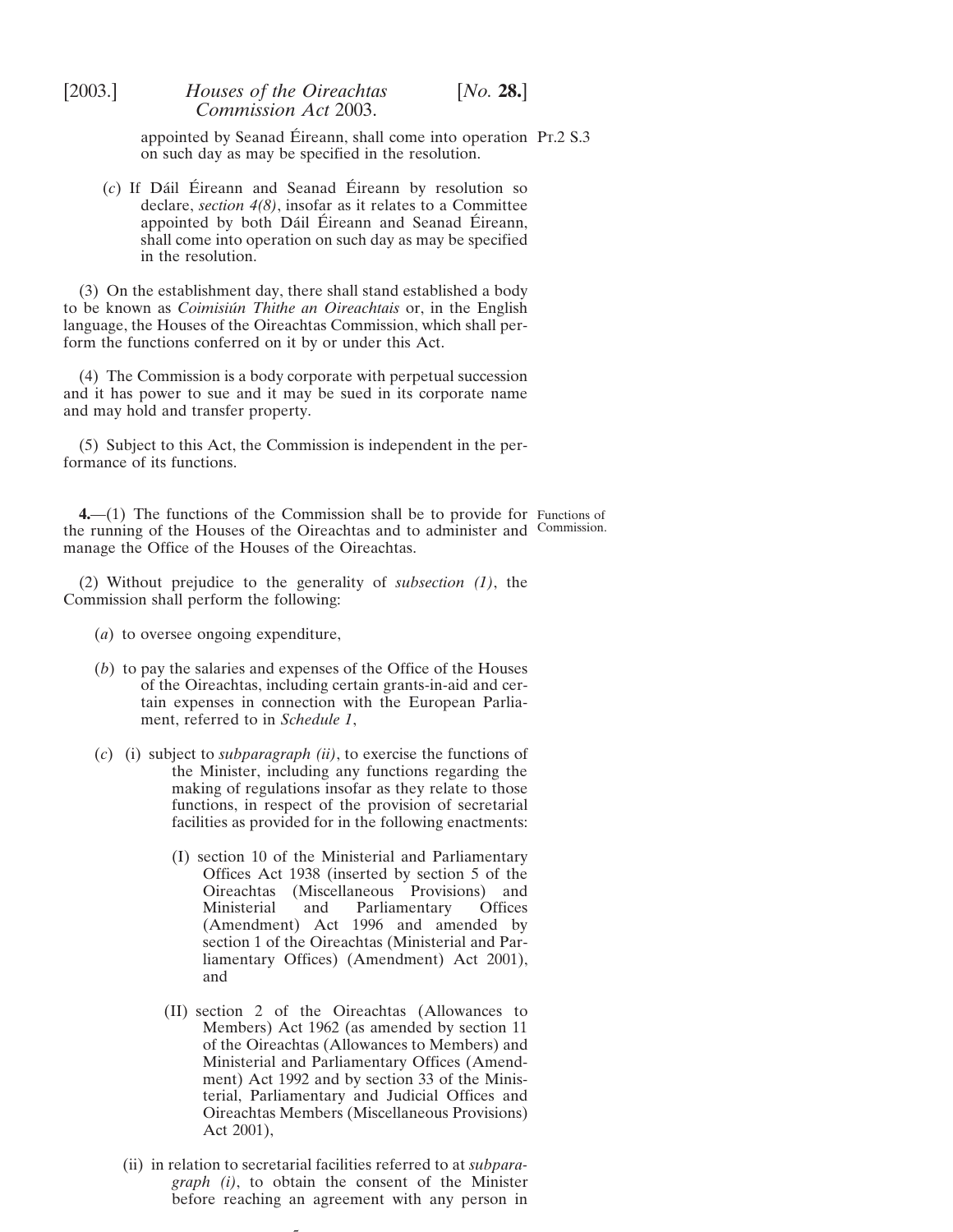relation to rates of pay, conditions of employment or superannuation rights,

- (*d*) to exercise the functions of the Minister under section 4 of the Oireachtas (Miscellaneous Provisions) and Ministerial and Parliamentary Offices (Amendment) Act 1996,
- (*e*) to make legal advice available, in respect of matters arising on or after the establishment day, to—
	- (i) members of Dáil Éireann and Seanad Éireann, as regards matters arising from their membership of Dáil Éireann or Seanad Éireann, and
	- (ii) Oireachtas Committees,
- (*f*) subject to *subsections (6)* and *(7)*
	- (i) in relation to matters arising solely from the performance by them of their parliamentary functions as members of Dáil Éireann or of a Committee appointed by Dáil Éireann, and where authorised by Dáil Éireann to do so on behalf of such members, and in accordance with the terms of such authorisation, to—
		- (I) initiate legal proceedings as plaintiff or applicant,
		- (II) seek leave to intervene in existing legal proceedings,
		- (III) seek leave to be joined as a notice party in legal proceedings,
	- (ii) in relation to matters arising solely from the performance by them of their parliamentary functions as members of Seanad Éireann or of a Committee appointed by Seanad Éireann, and where authorised by Seanad Éireann to do so on behalf of such members, and in accordance with the terms of such authorisation, to—
		- (I) initiate legal proceedings as plaintiff or applicant,
		- (II) seek leave to intervene in existing legal proceedings,
		- (III) seek leave to be joined as a notice party in legal proceedings,
	- (iii) in relation to matters arising solely from the performance by them of their parliamentary functions as members of a Committee appointed by both Dáil Éireann and Seanad Éireann, and where authorised by Dáil Éireann and Seanad Éireann to do so on behalf of such members, and in accordance with the terms of such authorisation, to—
		- (I) initiate legal proceedings as plaintiff or applicant,
		- (II) seek leave to intervene in existing legal proceedings,

6

Pt.2 S.4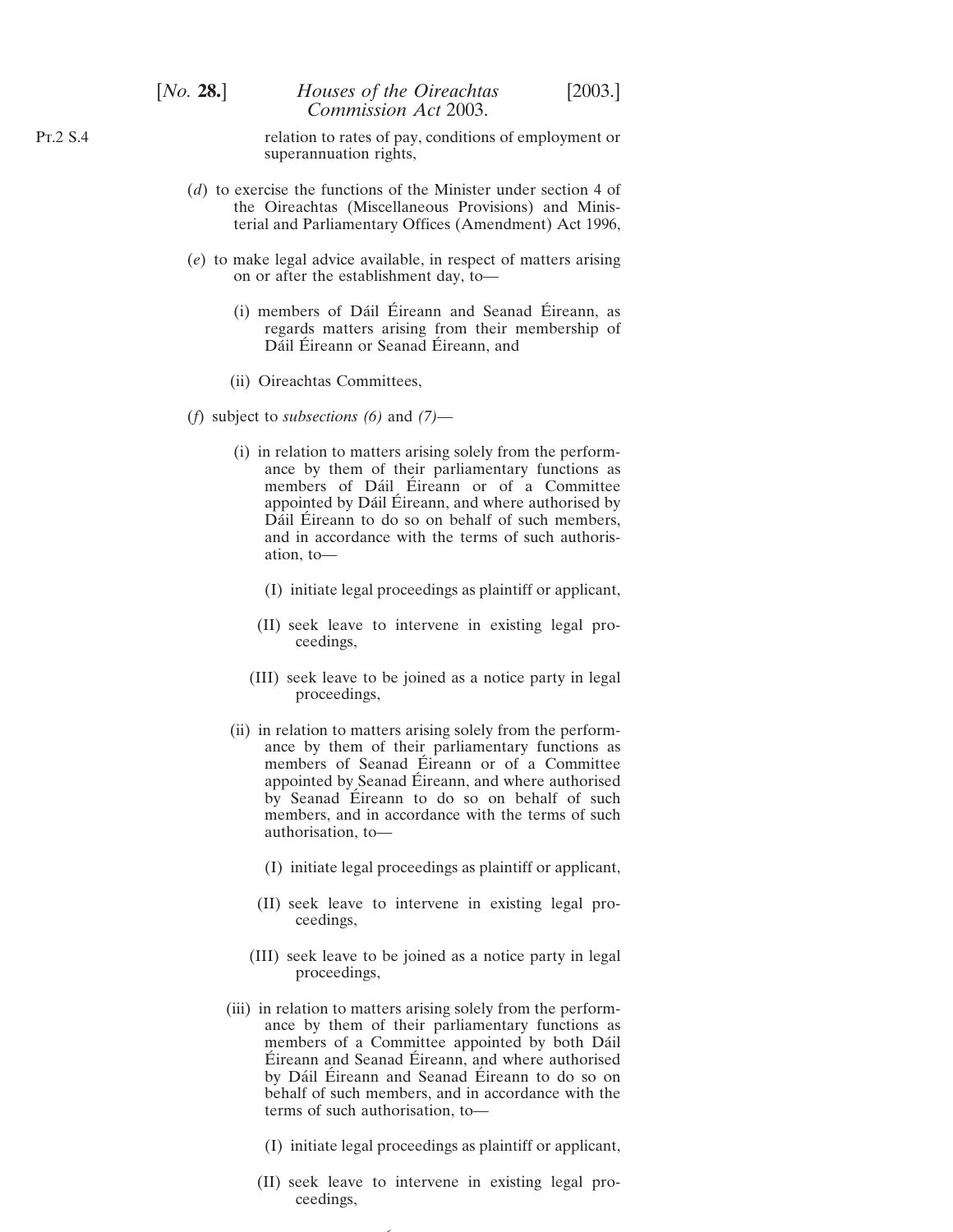- (III) seek leave to be joined as a notice party in legal Pt.2 S.4 proceedings,
- (iv) in relation to any legal proceedings initiated against members of Dáil Éireann, or of a Committee appointed by Dáil Éireann, as regards matters arising solely from the performance by them of their parliamentary functions as such members, and where authorised by Dáil Éireann to do so on behalf of such members and in accordance with the terms of the authorisation, to conduct the defence of such proceedings on behalf, or for the benefit, of such members,
- (v) in relation to any legal proceedings initiated against members of Seanad Éireann, or of a Committee appointed by Seanad Éireann, as regards matters arising solely from the performance by them of their parliamentary functions as such members, and where authorised by Seanad Éireann to do so on behalf of such members, and in accordance with the terms of the authorisation, to conduct the defence of such proceedings on behalf, or for the benefit, of such members,
- (vi) in relation to any legal proceedings initiated against members of a Committee appointed by both Dáil Eireann and Seanad Eireann, as regards matters arising solely from the performance by them of their parliamentary functions as such members, and where authorised by Dáil Éireann and Seanad Éireann to do so on behalf of such members, and in accordance with the terms of the authorisation, to conduct the defence of such proceedings on behalf, or for the benefit, of such members,
- (*g*) to perform the functions in relation to staff of the Commission specified in *section 12*,
- (*h*) to prepare and publish an annual report in accordance with *section 6*,
- (*i*) to produce handbooks and information relevant to the business of the Houses of the Oireachtas for members of the Houses of the Oireachtas,
- (*j*) to prepare an annual statement of estimates in accordance with *section 13*, and
- (*k*) to keep accounts in accordance with *section 14*.

(3) The functions of the Minister, other than functions that relate to reaching an agreement with any person in relation to rates of pay, conditions of employment or superannuation rights, in respect of the provision of secretarial facilities under the following enactments, including functions in relation to the making of regulations, are transferred to the Commission on and from the establishment day:

(*a*) section 10 of the Ministerial and Parliamentary Offices Act 1938 (inserted by section 5 of the Oireachtas (Miscellaneous Provisions) and Ministerial and Parliamentary Offices (Amendment) Act 1996 and amended by section 1 of the Oireachtas (Ministerial and Parliamentary Offices) (Amendment) Act 2001), and

 $\overline{\phantom{0}}$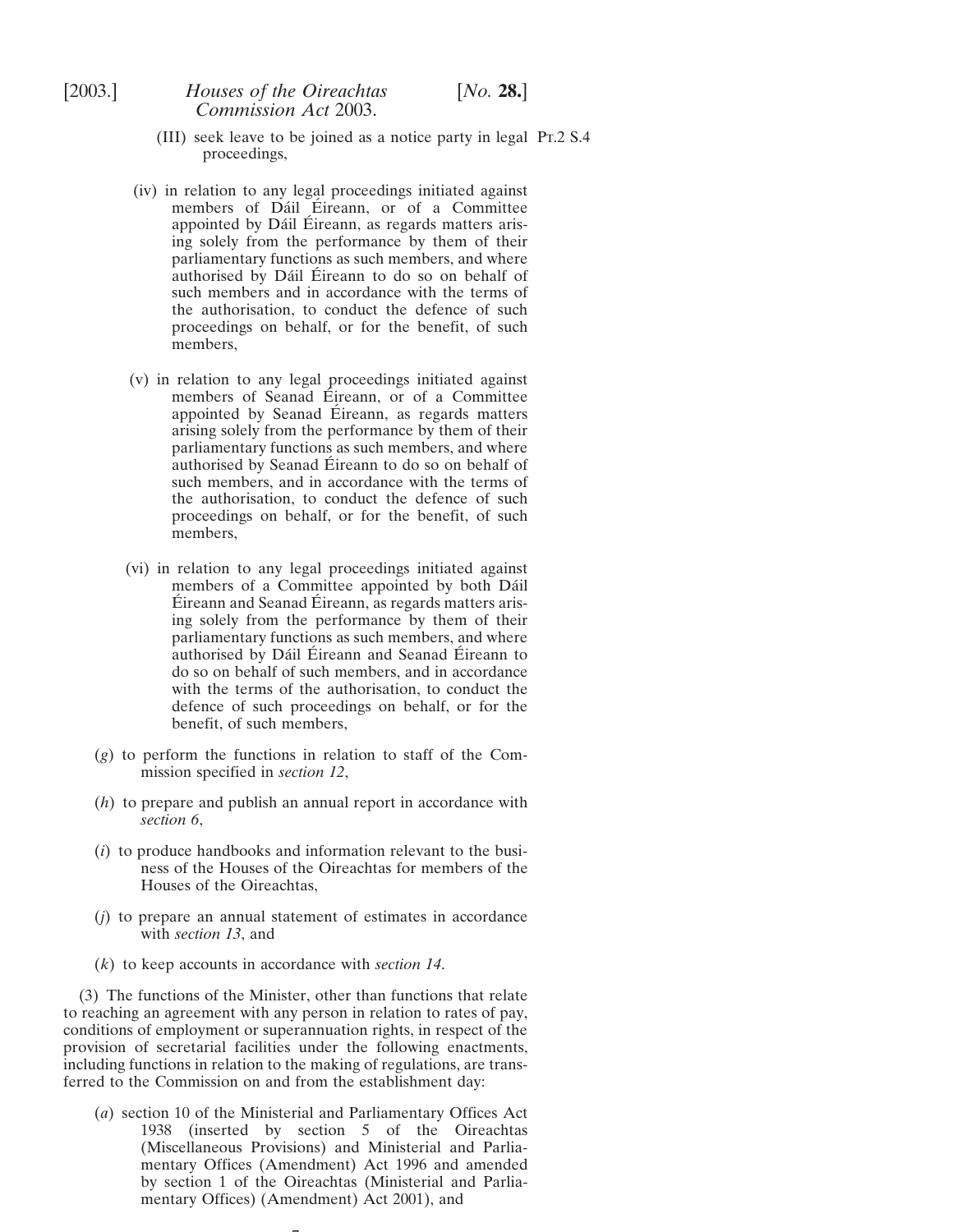## [*No.* **28.**] *Houses of the Oireachtas* [2003.] *Commission Act* 2003.

- (*b*) section 2 of the Oireachtas (Allowances to Members) Act 1962 (as amended by section 11 of the Oireachtas (Allowances to Members) and Ministerial and Parliamentary Offices (Amendment) Act 1992 and by section 33 of the Ministerial, Parliamentary and Judicial Offices and Oireachtas Members (Miscellaneous Provisions) Act 2001).
- (4) (*a*) The functions of the Minister under section 4 of the Oireachtas (Miscellaneous Provisions) and Ministerial and Parliamentary Offices (Amendment) Act 1996, are transferred to the Commission on and from the establishment day.
	- (*b*) Section 4 of the Oireachtas (Miscellaneous Provisions) and Ministerial and Parliamentary Offices (Amendment) Act 1996 is amended by deleting the words ''Where an injury is claimed to have been sustained'' where they appear in subsections (1) and (2) and substituting them with ''Subject to *section 4(4)(a)* of the *Houses of the Oireachtas Commission Act 2003*, where an injury is claimed to have been sustained''.

(5) The Commission has the powers that are necessary for or incidental to the performance of its functions under this Act.

(6) In this section ''legal proceedings'' means proceedings before a court or other tribunal including an arbitrator in respect of a cause of action accruing on or after the establishment day.

(7) Legal proceedings referred to in *subsection (2)(f)* or an order made in relation to them shall not be affected by a dissolution of Dáil Éireann or a general election for Seanad Éireann after the dissolution.

- (8) (*a*) In any legal proceedings referred to at *subsection (2)(f)* against members of a Committee appointed by Dáil Éireann or Seanad Éireann, or a Committee appointed by both Dáil Éireann and Seanad Éireann it shall be sufficient—
	- (i) where the Committee is still in existence when the proceedings are commenced, to name the Chairperson of that Committee to conduct the defence of such proceedings in such cause or matter, on behalf, or for the benefit, of all members so interested,
	- (ii) where the Committee has ceased to exist before the proceedings are commenced, to name the Commission to conduct the defence of such proceedings in such cause or matter, on behalf, or for the benefit, of all members so interested.
	- (*b*) In any legal proceedings referred to at *paragraph (a)(i)* where the Committee ceases to exist after the proceedings are commenced, the Commission shall be taken to be the Chairperson of the Committee to defend the proceedings in such cause or matter, on behalf, or for the benefit, of all members so interested.
	- (*c*) In any legal proceedings referred to at *paragraph (a)(ii)*, it shall not be necessary for the Commission to obtain an authorisation from—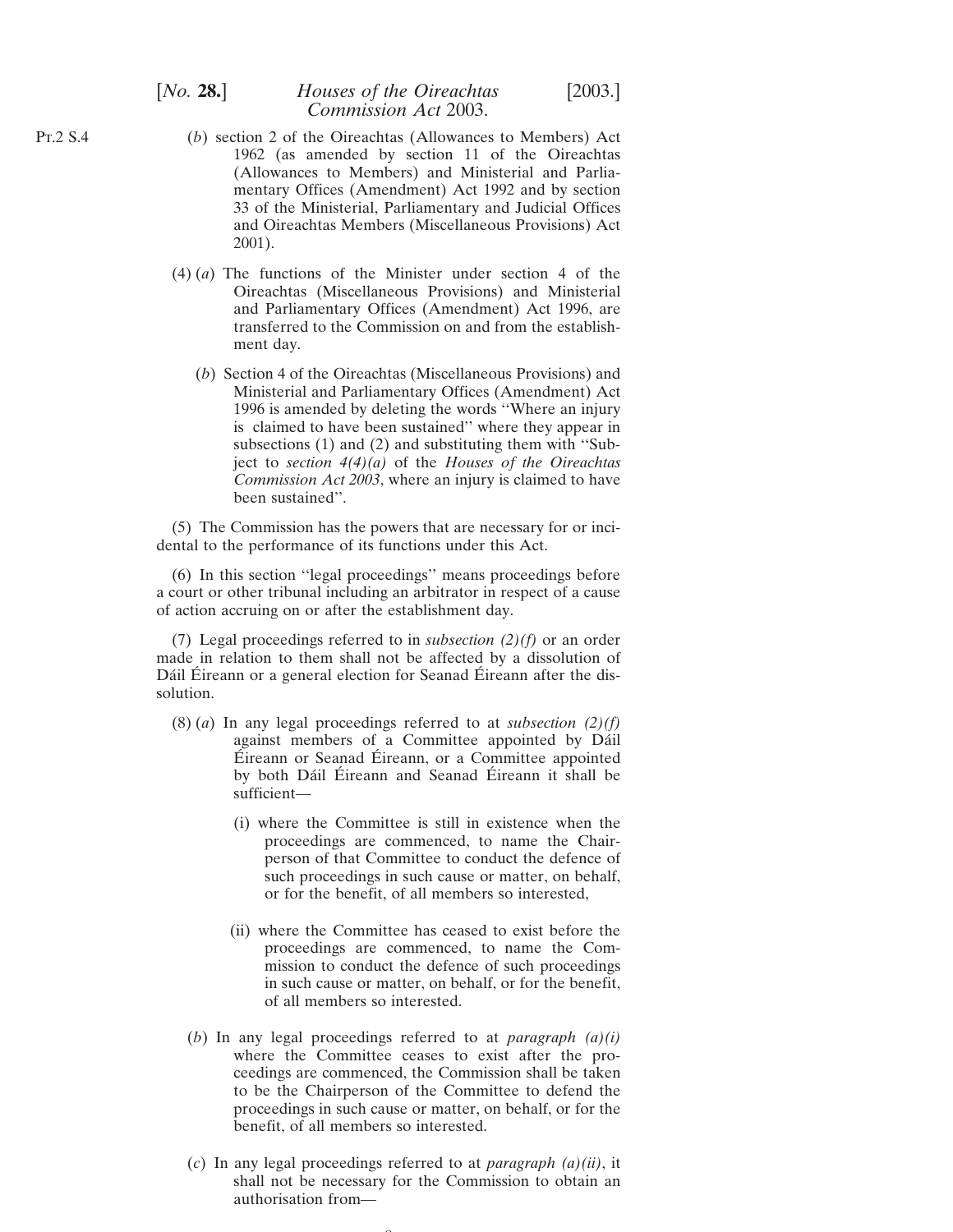<span id="page-8-0"></span>

| [2003.]       | Houses of the Oireachtas<br>Commission Act 2003.                                                                                                                                                                                                                                                      | [No. 28.] |  |
|---------------|-------------------------------------------------------------------------------------------------------------------------------------------------------------------------------------------------------------------------------------------------------------------------------------------------------|-----------|--|
|               | (i) Dáil Éireann to conduct the defence of proceedings Pr.2 S.4<br>against members of a Committee appointed by Dáil<br>Éireann,                                                                                                                                                                       |           |  |
|               | (ii) Seanad Éireann to conduct the defence of pro-<br>ceedings against members of a Committee appointed<br>by Seanad Éireann, or                                                                                                                                                                      |           |  |
|               | (iii) Dáil Éireann and Seanad Éireann to conduct the<br>defence of proceedings against members of a Com-<br>mittee appointed by Dáil Éireann and Seanad<br>Eireann.                                                                                                                                   |           |  |
|               | 5.—(1) Subject to <i>subsection</i> (2) the expenditure incurred by the Funding of<br>Commission in the performance of its functions during the period of Commission.<br>3 years from the establishment day, shall be charged on and paid out<br>of the Central Fund, or the growing produce thereof. |           |  |
| and paid out. | (2) Not more than the sum of $\epsilon$ 295,000,000 shall be so charged                                                                                                                                                                                                                               |           |  |
|               | (3) Receipts of the Commission specified in Schedule 2 shall be<br>paid by it into the Central Fund.                                                                                                                                                                                                  |           |  |
|               | $6-(1)$ The Commission shall prepare and publish a report in Reports.<br>each year (in this Act referred to as the "annual report") on the<br>activities of the Commission in the previous year.                                                                                                      |           |  |
| 30 June.      | (2) The first annual report shall be in respect of the period begin-<br>ning on the establishment day and ending on the following<br>31 December and shall be published not later than the following                                                                                                  |           |  |
|               | (3) Each subsequent annual report shall be published not later<br>than 6 months after the end of the year to which it relates.                                                                                                                                                                        |           |  |

(4) Each annual report shall be laid by the Commission before both Houses of the Oireachtas.

(5) If requested to do so by either House of the Oireachtas or by an Oireachtas Committee authorised by the standing orders of either such House to do so, the Secretary General shall furnish to the House or Committee, on behalf of the Commission, information relating to one or more of the following:

- (*a*) policies and activities of the Commission;
- (*b*) accounts prepared by the Commission;
- (*c*) any other matter relating to the functions of the Commission.

**7.** (1) The Chairman of Dáil Éireann is the chairperson of the Chairperson of Commission and is to ensure that it performs its functions efficiently. Commission.

(2) There shall be a deputy chairperson of the Commission (''the deputy chairperson'').

 $\sim$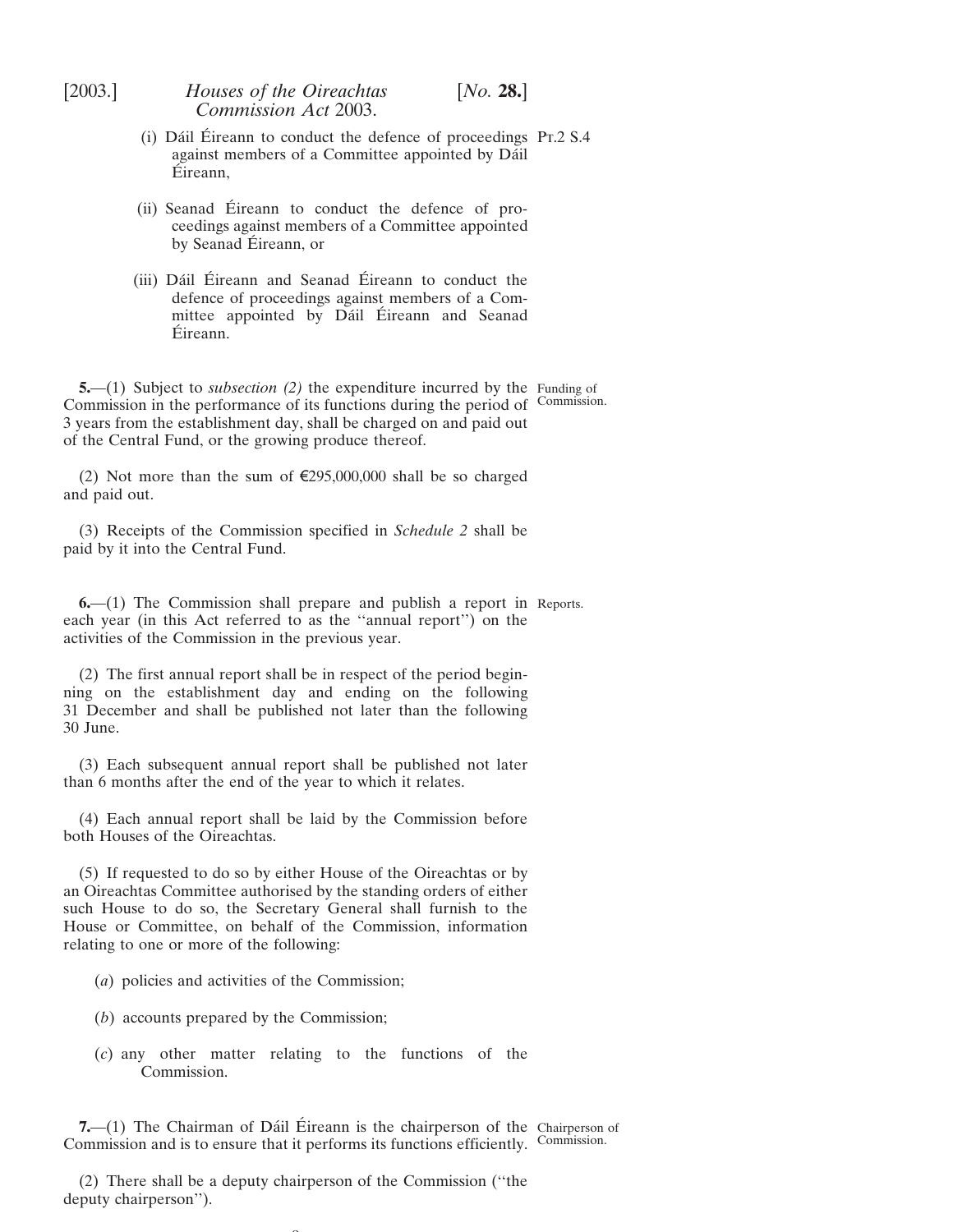## <span id="page-9-0"></span>[*No.* **28.**] *Houses of the Oireachtas* [2003.] *Commission Act* 2003.

- (3) (*a*) As soon as may be after the establishment day, the chairperson shall appoint in writing a member of the Commission, other than the Secretary General, to be the deputy chairperson.
	- (*b*) The deputy chairperson shall act as chairperson of the Commission if the chairperson is unable to perform his or her functions.
	- (*c*) The Commission may appoint a member of the Commission, other than the Secretary General, to be the deputy chairperson where—
		- (i) the chairperson is unable to perform his or her functions and has not appointed a member of the Commission under *subsection (3)(a)*,
		- (ii) both the chairperson and the person appointed under *subsection*  $\overline{(3)}(a)$  are unable to perform the functions of chairperson, or
		- (iii) the office of Chairman of Dáil Éireann is vacant.
- **8.**—(1) The Commission consists of the following members:
	- $(a)$  the Chairman of Dáil Éireann;
	- $(b)$  the Chairman of Seanad Éireann;
	- (*c*) the Secretary General;
	- (*d*) a member appointed by the Minister (and in this Act referred to as the ''Minister's representative''), and
	- (*e*) not more than 7 ordinary members.

(2) The Minister's representative shall be a member of one of the Houses of the Oireachtas.

- (3) (*a*) 4 of the ordinary members of the Commission shall be appointed by Dáil Éireann or a Committee of that House authorised by it to do so and shall be members of that House.
	- (*b*) 3 of the ordinary members of the Commission shall be appointed by Seanad Éireann or a Committee of that House authorised by it to do so and shall be members of that House.

(4) In relation to the ordinary members of the Commission referred to in *subsection (3)* and the Minister's representative—

- (*a*) subject to *paragraph (b)*, the first such appointments shall be made after the passing of this Act,
- (*b*) no appointment referred to at *paragraph (a)* shall take effect until the establishment day,
- (*c*) subsequent appointments shall be made as soon as may be after the first meeting of the House, or Committee concerned, after a general election for members of that House.

 $\sim$ 

Membership and term of office.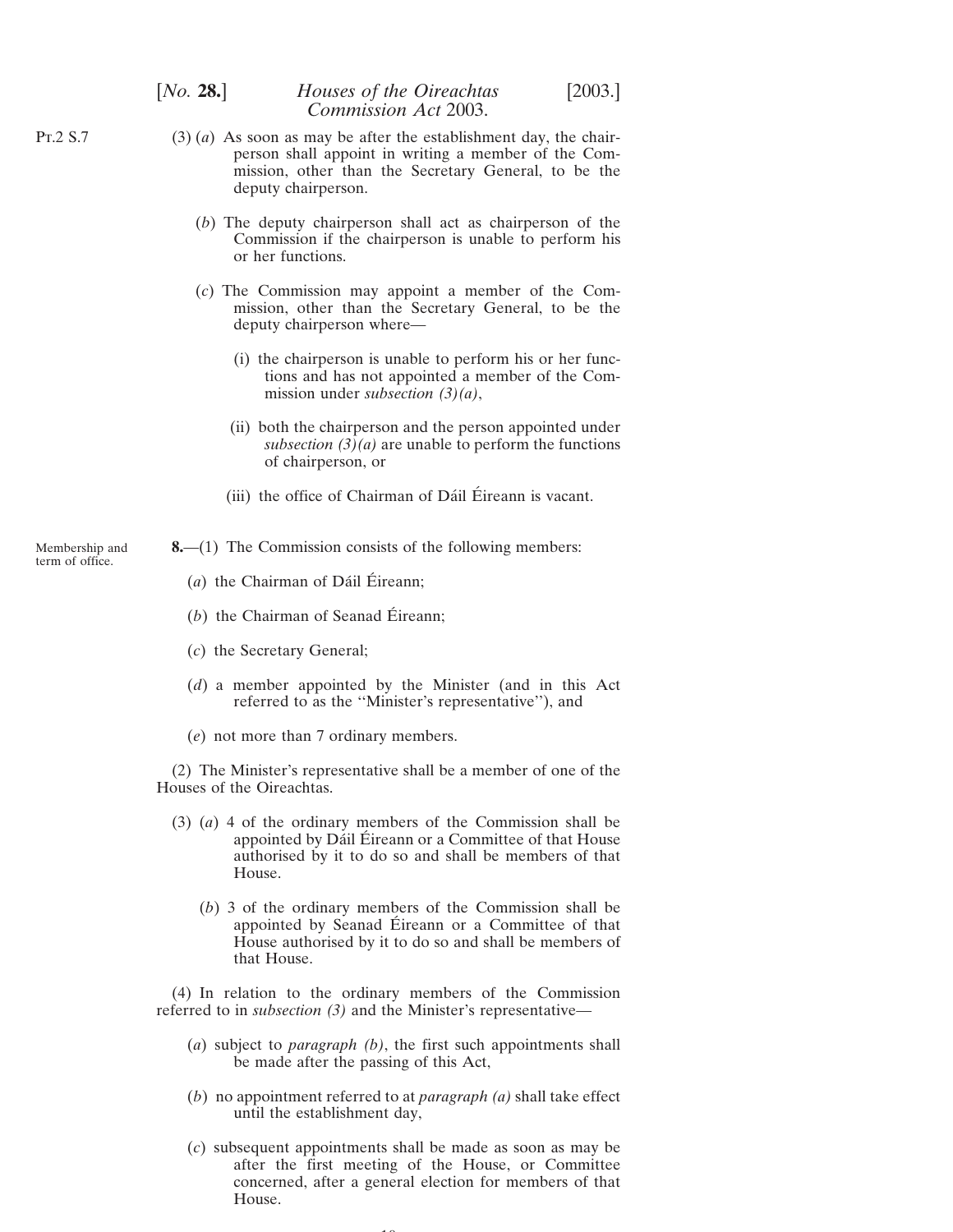(5) Section 3 of the Oireachtas (Allowances to Members) and Pt.2 S.8 Ministerial, Parliamentary, Judicial and Court Offices (Amendment) Act 1998 (as amended by section 39 of the Ministerial, Parliamentary and Judicial Offices and Oireachtas Members (Miscellaneous Provisions) Act 2001) is amended—

- (*a*) in subsection  $(1)(a)(ix)$ , by deleting "or", and
- (*b*) by inserting the following words and subparagraphs after subsection  $(1)(a)(ix)$ :

''or

- (x) the Minister's representative on the Houses of the Oireachtas Commission, or
- (xi) ordinary members of the Houses of the Oireachtas Commission.'',

and

(*c*) by inserting in subsection (3), the following definition after the definition of "Assistant Party Whip in Dáil Éireann":

'' 'Minister's representative' has the same meaning as it has in *section 8(1)(d)* of the *Houses of the Oireachtas Commission Act 2003* and does not mean a person appointed to that Commission under section  $9(2)$  of that Act;'',

and

(*d*) by inserting in subsection (3), the following definition after the definition of "Opposition Whip in Dáil Éireann":

> '' 'ordinary members of the Houses of the Oireachtas Commission' means persons duly appointed to that Commission under *section 8(3)* of the *Houses of the Oireachtas Commission Act 2003*;''.

(6) Subject to this section, an ordinary member of the Commission (other than an ordinary member of the Commission who is deputy chairperson and who is performing the functions of chairperson at the time of the dissolution of Dáil Éireann because the chairperson is unable to perform his or her functions) who is a member of Dáil  $Éireann$  or Seanad  $Éireann$  holds office, as may be appropriate, until—

- $(a)$  the dissolution of Dáil Éireann occurring next after his or her appointment as such member, or he or she ceases to be a member,
- (*b*) the day before the polling day of the general election for Seanad Éireann next held after his or her appointment as such member, or he or she ceases to be a member.

(7) A member of the Commission referred to in *subsection (6)(b)* ceases to hold office as such member if he or she becomes a member of Dáil Éireann.

(8) An ordinary member of the Commission may resign his or her office at any time by letter addressed to the body that appointed him or her.

11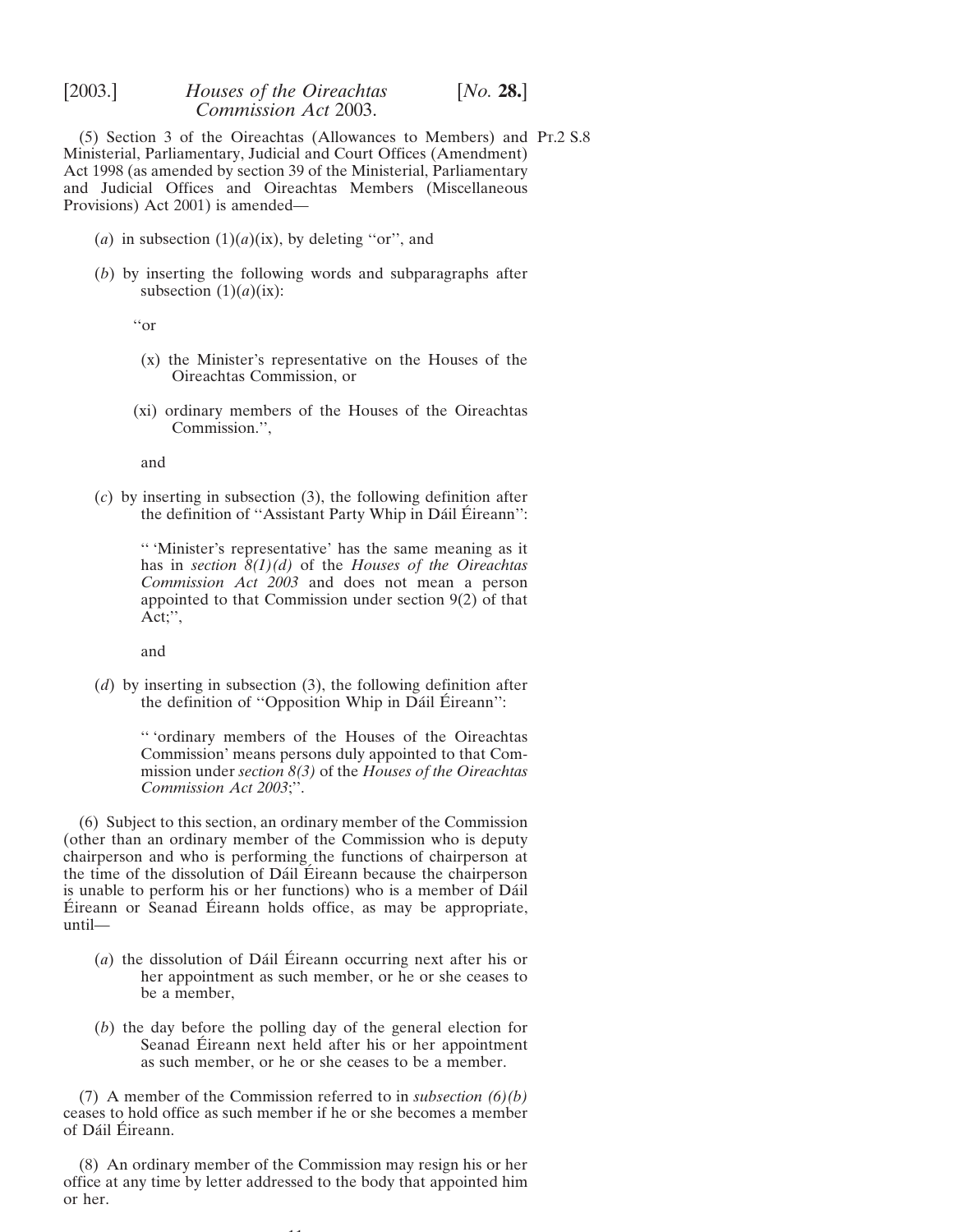(9) The body that receives a letter under *subsection (8)*, shall cause a copy of it be sent to the Secretary General, as soon as may be after receipt of it.

(10) A person who is an ordinary member of the Commission or the Minister's representative ceases to be a member of the Commission if he or she ceases to be a member of a House of the Oireachtas.

(11) Subject to *subsection (12)*, the Committee established under the standing orders of Dáil Eireann to perform such functions in relation to the procedure and privileges of Dáil Éireann as may be conferred on it by that House, may remove from office an ordinary member of the Commission who is a member of that House, and, the Committee established under the standing orders of Seanad Eireann to perform such functions in relation to the procedure and privileges of Seanad Eireann as may be conferred on it by that House, may remove from office an ordinary member of the Commission who is a member of that House, if the Committee is of the opinion that—

- (*a*) the member has become incapable through ill health of effectively performing the duties of such a member,
- (*b*) the member has committed stated misbehaviour, or
- (*c*) the removal appears to the Committee to be necessary for the effective performance of the functions of the Commission.

(12) A member of the Commission may not be removed from office under *subsection (11)* unless a resolution providing for the removal and stating the grounds for it is passed by Dáil Éireann or Seanad Éireann, as may be appropriate.

(13) The Minister's representative may resign from office as a member of the Commission, at any time, by letter addressed to the Minister.

(14) The Minister may remove the Minister's representative from membership of the Commission at any time.

(15) Where an ordinary member of the Commission ceases to be a member under *subsection (7)*, *(8)* or *(10)* or is removed under *subsection (11)*, the House of the Oireachtas of which he or she was a member immediately prior to such cesser, or a Committee of that House authorised by it to do so, may appoint another member of that House to be an ordinary member of the Commission in his or her place.

(16) Where the Minister's representative ceases to be a member of the Commission under *subsection (10)* or *(13)* or is removed from office as such a member under *subsection (14)* the Minister may appoint a member of either House of the Oireachtas to be the Minister's representative on the Commission in place of the other Minister's representative.

(17) A member of the Commission, other than the Minister's representative, ceases to hold office as such member if he or she is appointed to be a Minister of the Government, a Minister of State or Attorney General.

 $12$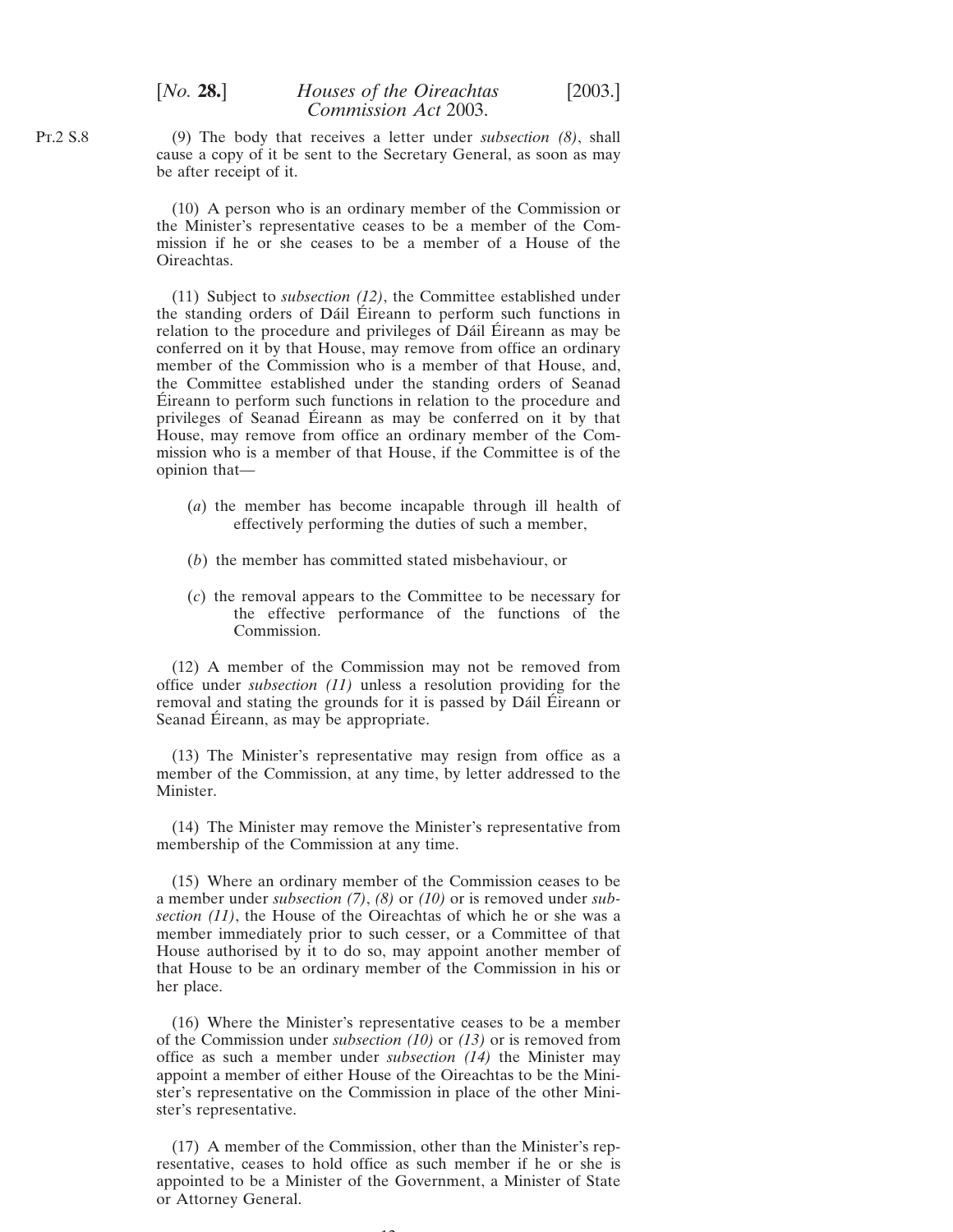<span id="page-12-0"></span>(18) Subject to *section 10(3)*, the Commission may act despite one Pt.2 S.8 or more vacancies in its membership.

**9.** (1) If Dáil Éireann is dissolved, the chairperson or, if the Membership chairperson is unable to perform his or her functions, the deputy following chairperson is analytic to perform this of the famellons, the depaty dissolution of Dáil chairperson of the Commission continues to hold office until the  $\frac{1}{2}$  Eireann. Chairman of Dáil Éireann is elected following such dissolution.

(2) The Minister shall appoint a Minister of the Government or a Minister of State to be a member of the Commission if the Minister's representative—

- $(a)$  ceases to be a member of Dáil Éireann, following a dissolution of that House, or
- $(b)$  ceases to be a member of Seanad Éireann, following a general election for that House after the dissolution referred to in *paragraph (a)*, or following his or her election to Dáil Éireann in a general election or bye-election.

(3) A member of the Commission appointed under *subsection (2)* shall hold office until Dáil Éireann next meets following the dissolution, election or bye-election referred to in *subsection (2)*.

**10.**—(1) The Commission shall hold such and so many meetings Meetings. as may be necessary for the performance of its functions.

(2) The chairperson shall fix the date, time and place of the first meeting of the Commission.

(3) The quorum for a meeting of the Commission is 4.

(4) The chairperson of the Commission shall preside at any meetings of the Commission.

(5) If the chairperson is not present at a meeting of the Commission the deputy chairperson shall preside at the meeting.

**11.**—(1) With effect from the establishment day the following are Transfer of rights transferred to the Commission and liabilities.

- (*a*) all rights and property (and rights relating to such property) held or enjoyed immediately before that day by the Office of the Houses of the Oireachtas in the performance by it of its functions referred to in *section 4*,
- (*b*) all liabilities incurred before that day by the Office of the Houses of the Oireachtas in the performance by it of its functions,

and, accordingly, without any further conveyance, transfer or assignment—

(i) the said property, shall on that day vest in the Commission for all the estate, term or interest for which, immediately before that day, it was vested in the Office of the Houses of the Oireachtas, but subject to all trusts and equities affecting the property and capable of being performed,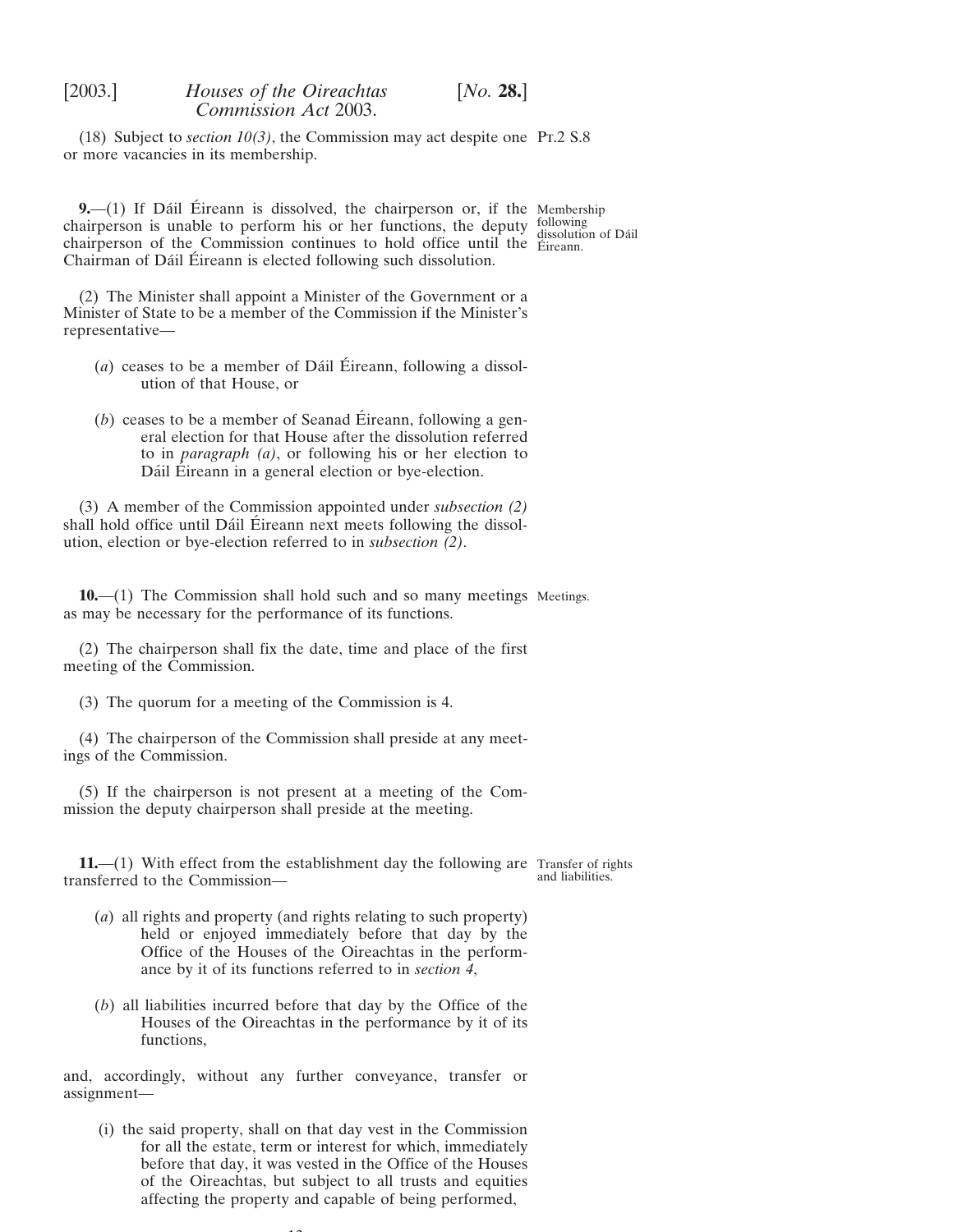<span id="page-13-0"></span>Pt.2 S.11

Staff of Commission.

- (ii) those rights shall, as and from that day be enjoyed by the Commission, and
- (iii) those liabilities shall, as and from that day, be liabilities of the Commission.

(2) Every right and liability transferred to the Commission by this section may, on or after the establishment day, be sued on, recovered or enforced by or against the Commission in its own name and it shall not be necessary for the Commission to give notice of the transfer to the person whose right or liability is transferred by this section.

**12.**—(1) A person who, immediately before the establishment day was a member of the staff of the Houses of the Oireachtas or the joint staff of the Houses of the Oireachtas, shall be transferred to and become a member of the staff of the Commission on that day, on terms and conditions not less favourable to him or her than those applicable to that person immediately before the transfer.

(2) Every person referred to in *subsection (1)* who was a civil servant before the establishment day continues to be a civil servant after that day.

- (3) The Commission shall—
	- (*a*) appoint persons to be members of the joint staff of the Houses of the Oireachtas, and be the employer of those persons,
	- (*b*) determine, subject to *paragraph (c)*, staff requirements,
	- (*c*) obtain the consent of the Minister to appoint staff at or above the grade of or equivalent to Principal (Higher),
	- (*d*) appoint persons to scheduled occupations within the meaning of section 2(1) of the Civil Service Commissioners Act 1956, and be the employer of those persons,
	- (*e*) where it considers it appropriate to do so, recommend to the Government the dismissal of an established civil servant employed in the Office of the Houses of the Oireachtas,
	- (*f*) dismiss a civil servant employed in the Office of the Houses of the Oireachtas who is not an established civil servant or who is in a probationary position within the meaning of section 7 of the Civil Service Regulation Act 1956, as amended by section 7 of the Civil Service Regulation (Amendment) Act 1958.
- (4) (*a*) References in any enactment to members of the staff of the Houses of the Oireachtas shall be construed as references—
	- (i) to members of the staff of the Commission who immediately before the establishment day were members of the staff of the Houses of the Oireachtas, and
	- (ii) to persons appointed after that day to be members of the staff of the Commission and who occupy positions corresponding to positions before the establishment day on the staff of the Houses of the Oireachtas.

14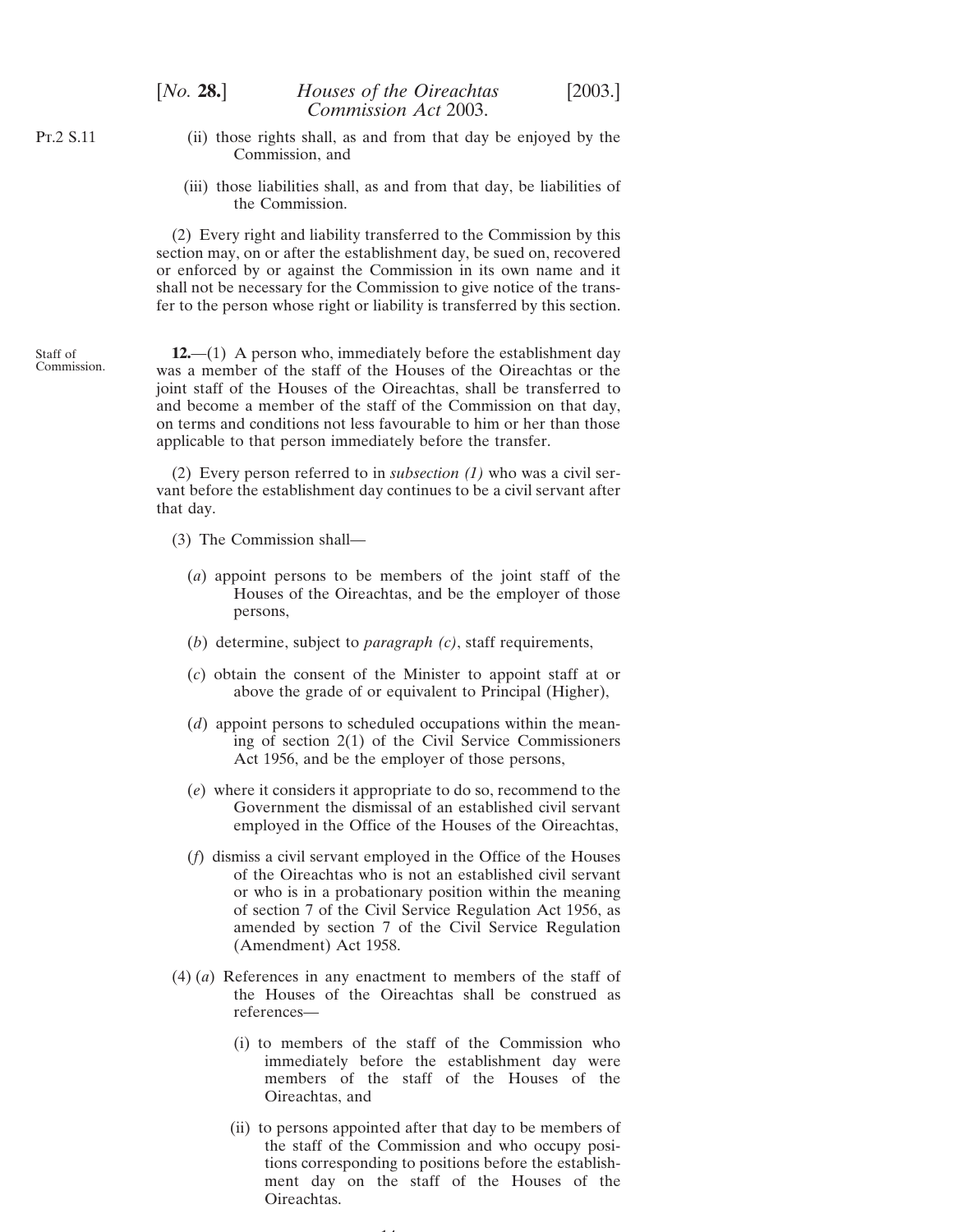- <span id="page-14-0"></span>(*b*) References in any enactment to members of the joint staff Pt.2 S.12 of the Houses of the Oireachtas shall be construed as references—
	- (i) to members of the staff of the Commission who immediately before the establishment day were members of the joint staff of the Houses of the Oireachtas, and
	- (ii) to persons appointed after that day to be members of the staff of the Commission and who occupy positions corresponding to positions before the establishment day on the joint staff of the Houses of the Oireachtas.

**13.**—(1) The Commission shall prepare and publish a statement Annual estimate of of estimates of the amount of moneys required by it in respect of ongoing expenditure. ongoing expenditure for—

- (*a*) in the case of the first statement, the period beginning on the establishment day and ending on the following 31 December, and
- (*b*) in the case of every subsequent statement, the period of 12 months starting on 1 January in each year.

(2) The second statement of estimates and subsequent statements of estimates shall include a breakdown of moneys paid out by the Commission in respect of ongoing expenditure for the period covered by the immediately preceding statement of estimates.

(3) In each year a statement of estimates of the Commission shall be—

- $(a)$  presented to Dáil Éireann, on a motion that Dáil Éireann take note of the statement, by a member of the Commission who is a member of Dáil Éireann, or any other member of Dáil Éireann nominated by the Commission for that purpose, and
- $(b)$  when Dáil Éireann has taken note of the statement in accordance with *paragraph (a)*, furnished by the Secretary General to the Minister not later than 30 days before the presentation by the Minister to Dáil Éireann of the Estimates of the Receipts and Estimates of the Expenditure in that year.

(4) If, in any year, the Commission fails to prepare and publish a statement of estimates in accordance with this section, the Minister shall make such provision as he or she sees fit for the purposes of the presentation by the Minister to Dáil Éireann of the Estimates of the Receipts and Estimates of the Expenditure in that year.

(5) (*a*) If, in any year, the chairperson of the Commission shows to the satisfaction of the Minister in a document provided by him or her, that the expenditure incurred by the Commission to be charged on and paid out of the Central Fund under *section 5(1)* will exceed the sum referred to in *section 5(2)* before further provision can be made by the Oireachtas in relation to the funding of the Commission, additional expenditure of the Commission not exceeding one half of the ongoing expenditure for the

15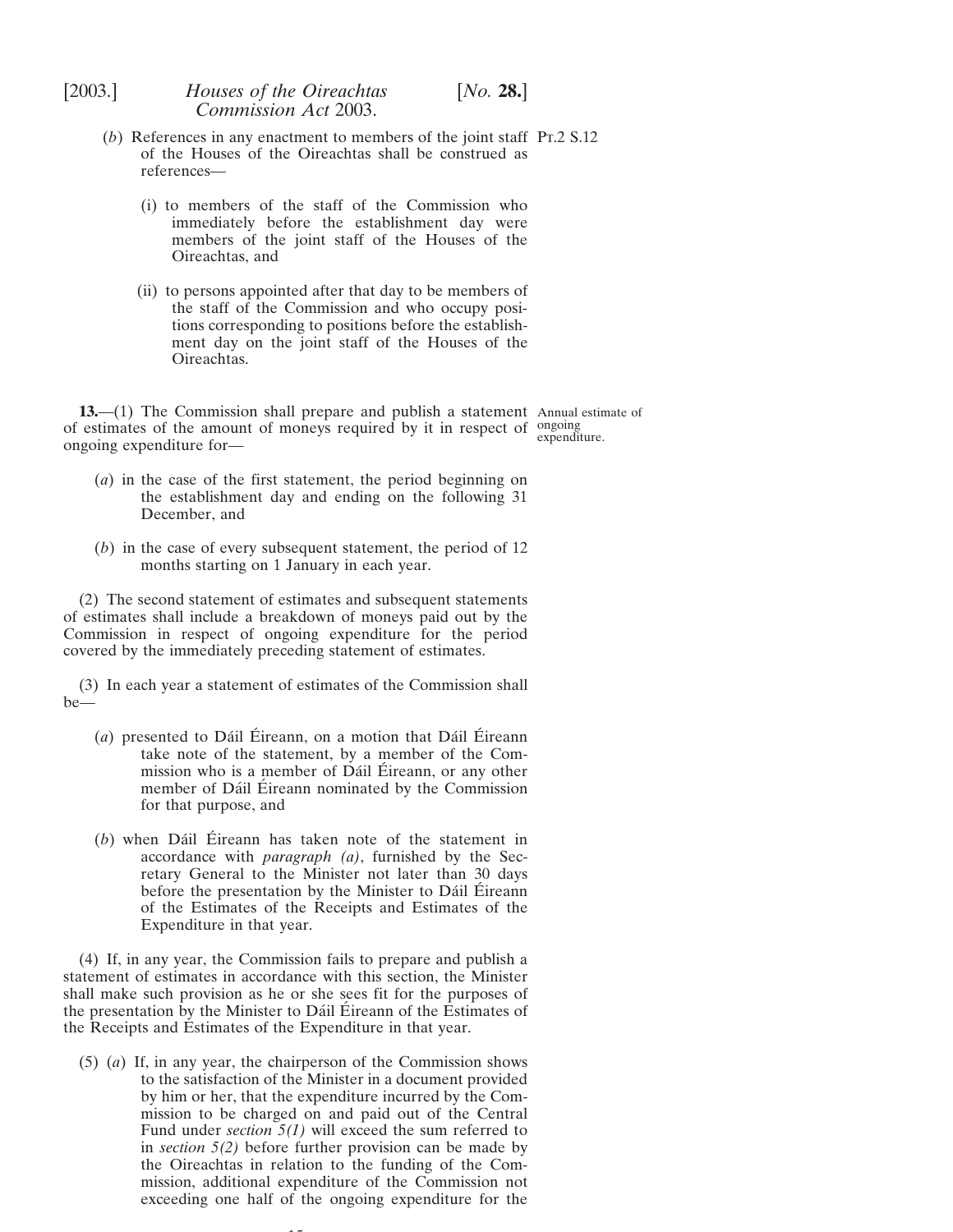<span id="page-15-0"></span>Pt.2 S.13

Accounts.

period covered in the statement of estimates last prepared and published under this section shall be charged on and paid out of the Central Fund.

(*b*) *Subsection (5)(a)* may be applied only in respect of one year and after such application shall not have effect in relation to any other year.

**14.**—(1) The Commission shall keep in such form, and in respect of such accounting periods as may be approved of by the Minister, all proper and usual accounts of all moneys received or expended by it and shall keep any special accounts that the Minister may from time to time direct.

> (2) In relation to accounts kept under this section the Secretary General shall—

- (*a*) submit them annually to the Comptroller and Auditor General for audit, not later than 3 months after the accounting period to which they relate, and
- (*b*) immediately after the audit referred to in *paragraph (a)*, present a copy of them, and the report of the Comptroller and Auditor General on them, to the Minister.

(3) The Minister shall lay copies of the audited accounts and the report referred to in *subsection (2)* before each House of the Oireachtas.

 $(4)$  Whenever required to do so by a Committee of Dáil Éireann established under the standing orders of Dáil Éireann to examine and report to Dáil Éireann on the appropriation accounts and reports of the Comptroller and Auditor General, the Secretary General shall give evidence to that Committee on—

- (*a*) the regularity and propriety of the transactions recorded or required to be recorded in any book or other record of account of the Commission subject to audit by the Comptroller and Auditor General,
- (*b*) the economy and efficiency of the Commission in the use of its resources,
- (*c*) the systems, procedures and practices employed by the Commission for the purpose of evaluating the effectiveness of its operations, and
- (*d*) any matter affecting the Commission referred to in a special report of the Comptroller and Auditor General under section 11(2) of the Comptroller and Auditor General (Amendment) Act 1993, or in any other report of the Comptroller and Auditor General (insofar as it relates to a matter specified in *paragraph (a), (b)* or *(c)*) that is laid before Dáil Éireann.

(5) In performing functions under *subsection (4)*, the Secretary General shall not question or express an opinion on the merits of any policy of the Government or a Minister of the Government or on the merits of the objectives of such a policy.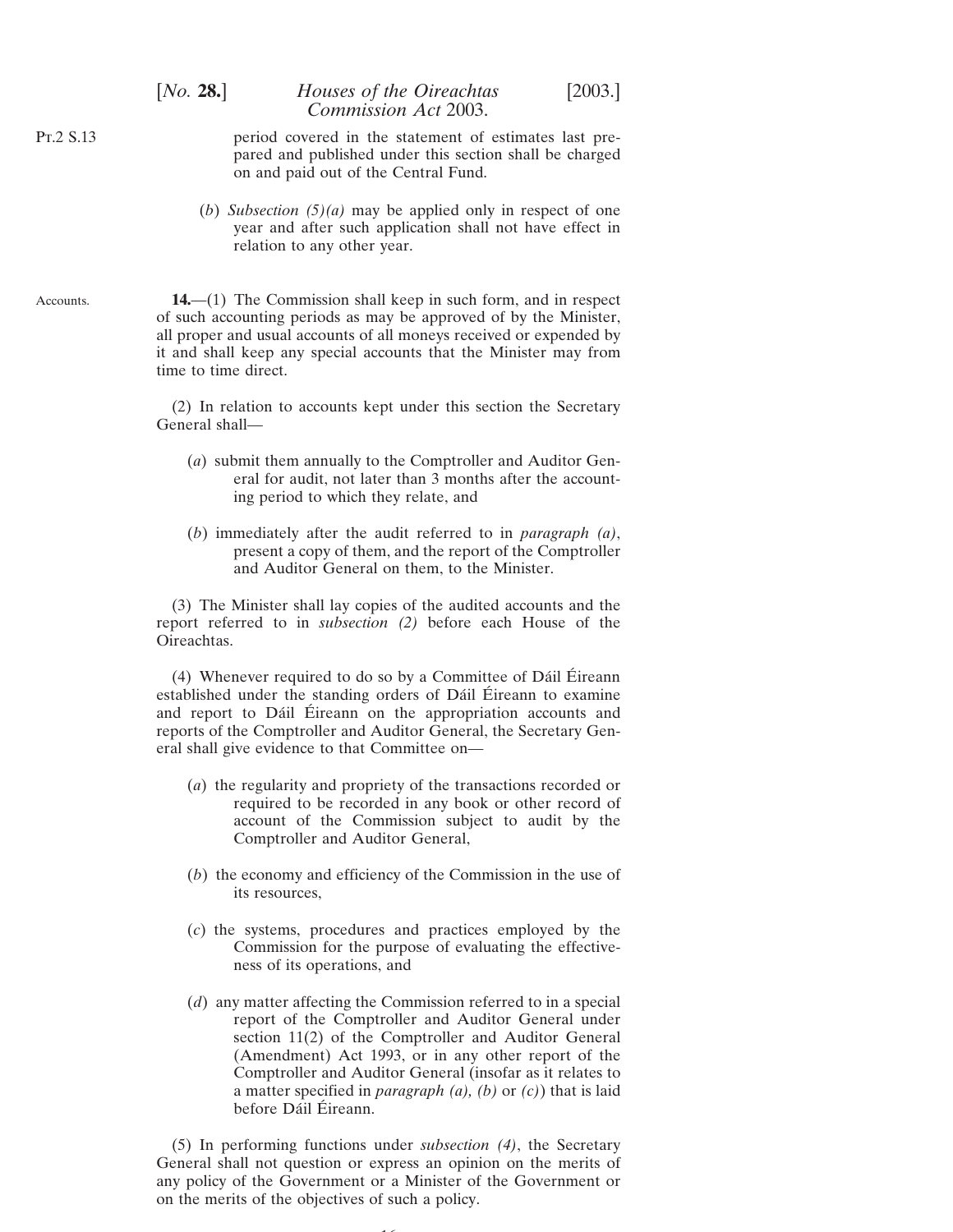<span id="page-16-0"></span>**15.**—(1) The person who for the time being holds the office of the Pr.2 Clerk of Dáil Éireann shall, on and after the establishment day Secretary General become and may also be referred to as the Secretary General of the of the Office of the Office of the Houses of the Oireachtas (in this Act referred to as the Houses of the ''Secretary General'').

Oireachtas.

(2) The Secretary General is the chief executive of the Commission.

**16.**—(1) Subject to determination of matters of policy by the Functions of the Commission and except as otherwise directed by the Commission or Secretary General.provided by or under any other Act, the Secretary General of the Office of the Houses of the Oireachtas shall have the authority, responsibility and accountability for carrying out the following duties in respect of the Office of the Houses of the Oireachtas:

- (*a*) managing the Office of the Houses of the Oireachtas, implementing and monitoring Commission policies appropriate to the Office of the Houses of the Oireachtas, and delivering outputs as determined with the Commission,
- (*b*) preparing, with a view to giving effect to *subsection (6)*, an outline of how specific elements of the responsibilities described in *paragraphs (c)* to *(g)* are to be assigned so as to ensure that the functions performed on behalf of the Commission are performed by a member of the staff of the Commission of an appropriate grade or rank,
- (*c*) providing advice to the Commission with respect to any matter within, affecting or connected with, the responsibilities of the Office of the Houses of the Oireachtas giving rise to material expenditure chargeable to its accounts,
- (*d*) ensuring that appropriate arrangements are put into place that will facilitate an effective response to matters that pertain to both the Office of the Houses of the Oireachtas and other branches of the public service,
- (*e*) ensuring that the resources of the Office of the Houses of the Oireachtas are used in a manner that is in accordance with the Comptroller and Auditor General (Amendment) Act 1993 with a view to enabling the matters referred to in paragraphs (*a*) to (*d*) of section 19(1) of that Act to be appropriately addressed by the Secretary General,
- (*f*) examining and developing means that will improve the provision by the Office of the Houses of the Oireachtas of cost effective services,
- (*g*) subject to the Civil Service Regulation Act 1956 and the Civil Service Commissioners Act 1956, managing all matters pertaining to appointments, performance, discipline and dismissals of staff below the grade of Principal (Higher), or its equivalent in the Office of the Houses of the Oireachtas,
- (*h*) assigning the responsibility for performance of the functions for which the Secretary General is responsible to members of the staff of the Commission of an appropriate grade or rank, including the conditions pertaining to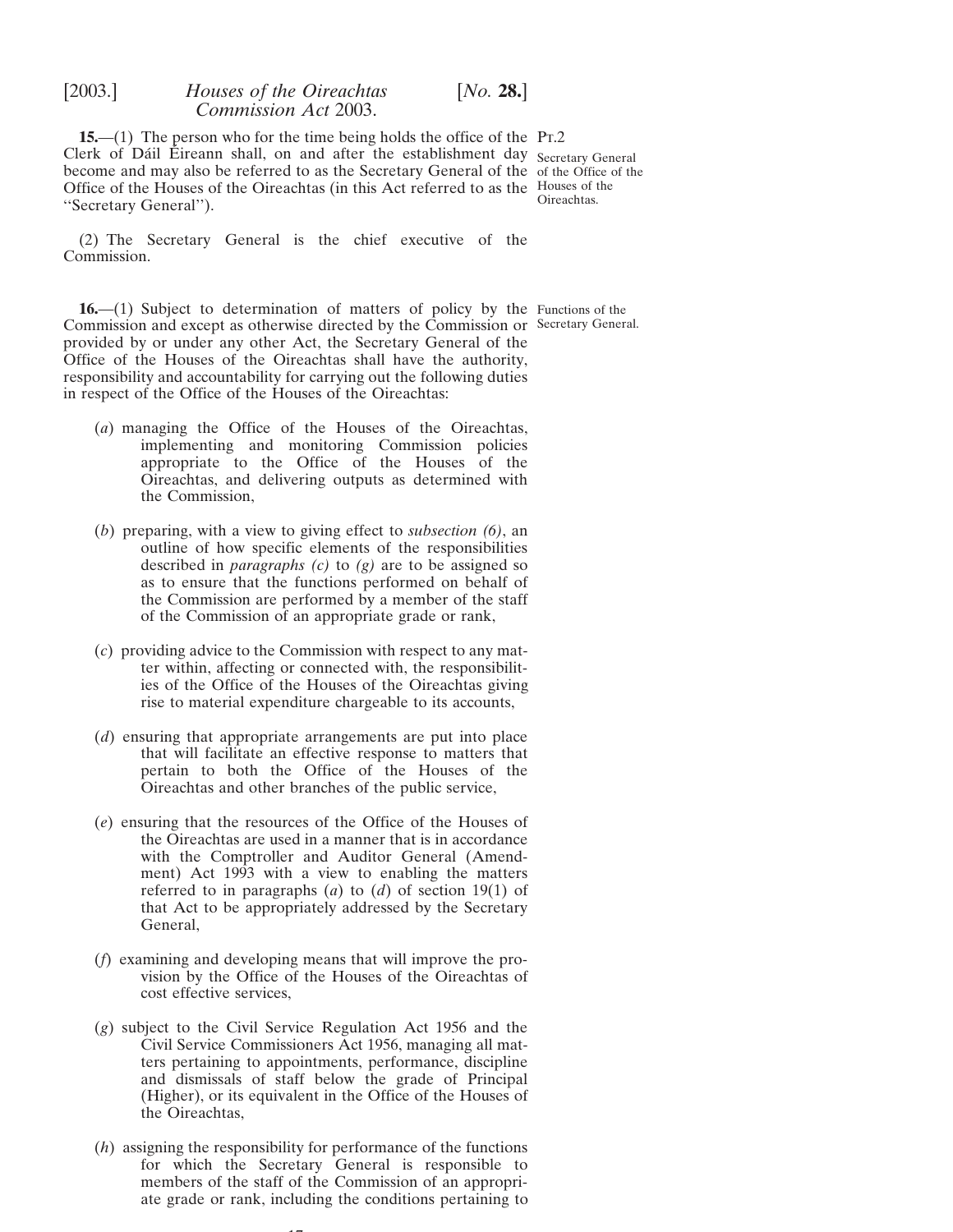# [*No.* **28.**] *Houses of the Oireachtas* [2003.] *Commission Act* 2003.

- such assignments, in order to ensure coherence of policy across the Office of the Houses of the Oireachtas, and ensuring that, where appropriate, the responsibility for the performance of those functions is further assigned to other members of the staff of the Commission of an appropriate grade or rank,
- (*i*) providing progress reports on the implementation of the strategic plan, as defined in *subsection (4)(b)*, annually to the Commission.

(2) Nothing in *subsection (1)* shall be construed as preventing or limiting the Secretary General from carrying out, on behalf of the Commission, any other function of the Commission.

(3) The Secretary General shall be accountable to the Commission in carrying out the duties or functions referred to in *subsection (1).*

- (4) (*a*) As soon as practicable after the establishment day, and after that within 6 months before each third anniversary of the establishment day or such other times as the Commission may direct, the Secretary General shall prepare and submit to the Commission, for approval with or without amendment by the Commission, a strategic plan for the following 3 year period.
	- (*b*) For the purposes of this section, ''strategic plan'' means a plan that shall—
		- (i) comprise the key objectives, outputs and related strategies including the use of resources of the Commission taking due account of relevant directions issued by the Government to Government Departments and Offices,
		- (ii) be prepared in a form and manner in accordance with any directions issued from time to time by the Commission, and
		- (iii) have regard to the need to make efficient use of the resources of the Commission.
	- (*c*) As soon as practicable after the strategic plan has been approved, the Commission shall cause a copy of it to be laid before each House of the Oireachtas.
	- (*d*) The Freedom of Information Act 1997 shall not apply to a record containing the following during the period of 5 years immediately following its creation:
		- (i) a strategic plan that has not been approved under *paragraph (a)*,
		- (ii) a preliminary or other draft of the whole or part of the material contained in a strategic plan,
		- (iii) the unamended version of a strategic plan that is approved under *paragraph (a)* with amendment, or
		- (iv) a direction under *subsection (5)* in connection with the obligations of the Secretary General under *subsection (4)(a)* and *(b)*.

 $\sim$ 

Pt.1 S.16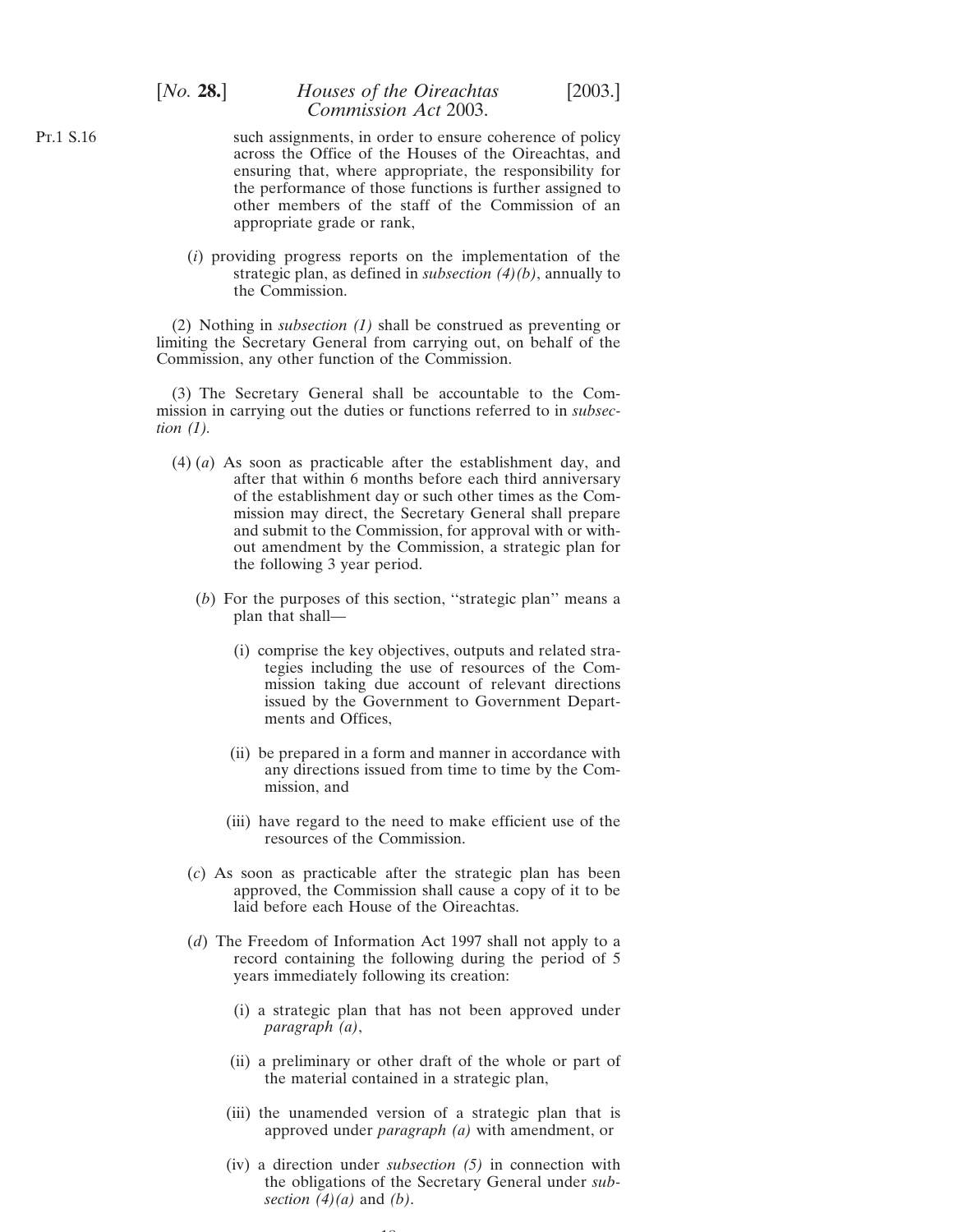<span id="page-18-0"></span>(5) Subject to any other Act, but notwithstanding anything in this Pt.2 S.16 Act, the Commission may give directions to the Secretary General, in writing, in connection with the obligations of the Secretary General under *subsections (1)* to *(4)* other than *subsection (1)(g).*

- (6) (*a*) The assignment of the responsibility for the performance of functions of the Secretary General under this section to members of the staff of the Commission of an appropriate grade or rank, shall include a requirement, where deemed appropriate to the assignment, that the member of the staff of the Commission to whom the assignment is made shall—
	- (i) provide policy advice in relation to the subject matter of the assignment and related matters,
	- (ii) achieve the outputs specified in the assignment,
	- (iii) assume responsibility for the statutory schemes or programmes specified in the assignment,
	- (iv) assume responsibility for the delivery of quality services in respect of the area of the assignment,
	- (v) ensure that the expenditure made in respect of the area of the assignment accords with the purpose for which the expenditure was chargeable to the accounts of the Commission and that value for money was obtained, and
	- (vi) perform, on behalf of the Secretary General, functions in respect of appointments, performance and discipline of personnel in the area of the assignment, other than dismissals, that are the responsibility of the Secretary General under *subsection (1)(g).*
	- (*b*) A member of staff of the Commission to whom the responsibility for the performance of functions has been assigned shall be accountable for the performance of those functions to the Secretary General and to such other members of staff of the Commission (if any) as may be specified under the assignment.

(7) The Secretary General, or any other member of staff of the Commission who is designated for the purposes of this section by the Secretary General, and to whom the relevant responsibility for the performance of functions has been assigned, and, when requested to do so in writing by an Oireachtas Committee authorised in that behalf to make the request in connection with the subject-matter before that Committee, shall appear before the Committee in relation to any strategic plan that has been laid before each House of the Oireachtas under *subsection (4)(c)*.

**17.**—The First Schedule to the Freedom of Information Act 1997 Application of is amended at paragraph 1(2) by inserting ''the Houses of the Freedom of Oireachtas Commission," after "the Office of the Registrar of  $\frac{\text{Information Act}}{1007}$ Friendly Societies,''.

 $\sim$ 

1997.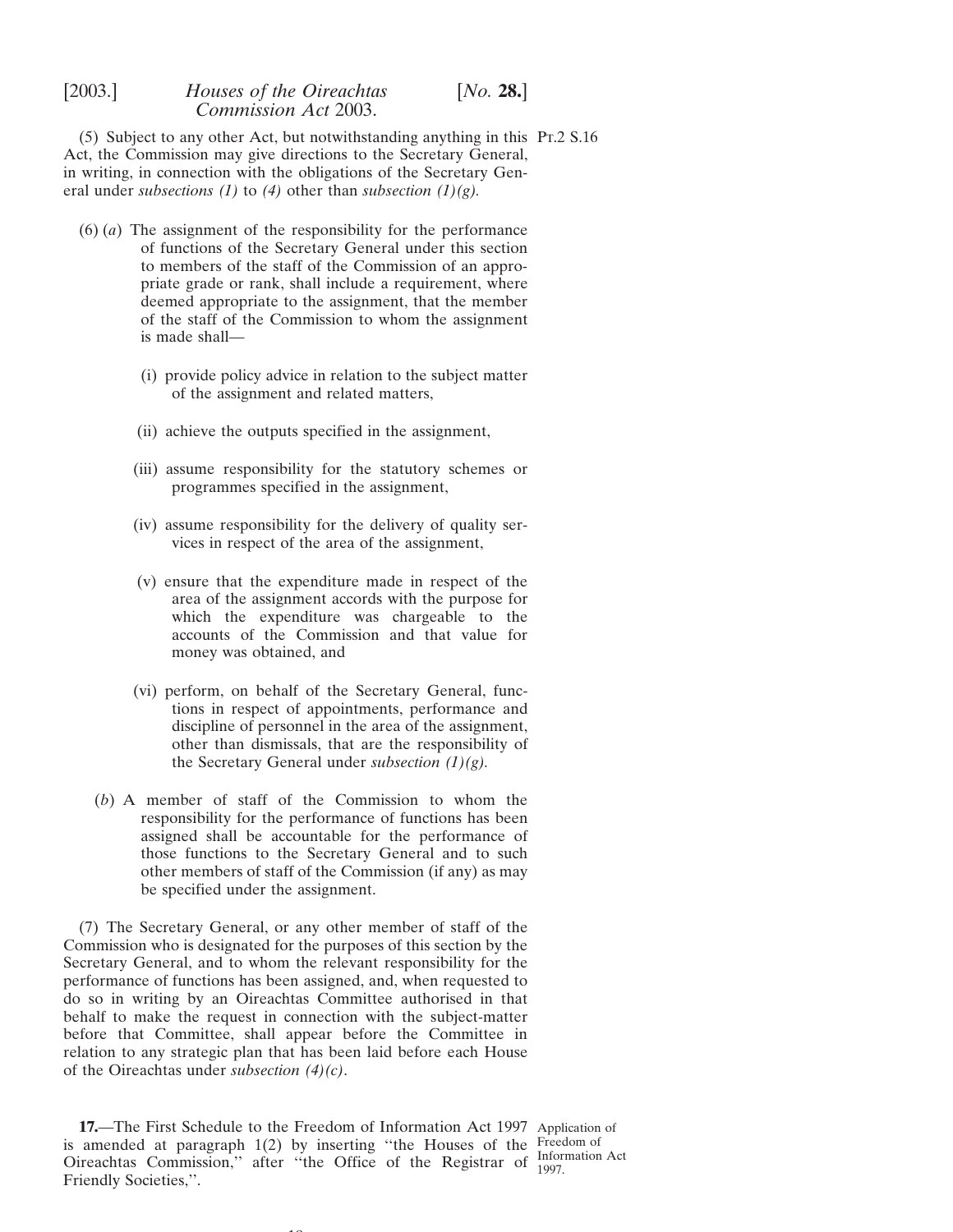| [ <i>No.</i> 28.] | Houses of the Oireachtas | [2003.] |
|-------------------|--------------------------|---------|
|                   | Commission Act 2003.     |         |

<span id="page-19-0"></span>Pt.2 Superannuation.

**Service** 

1956.

Commissioners Act

**18.**—For the purposes of the Superannuation Acts 1834 to 1963, and the Superannuation and Pensions Act 1976, the following are taken to be paid from voted moneys:

- (*a*) each officer of the Houses of the Oireachtas, and
- (*b*) each member of the joint staff of the Houses of the Oireachtas.
- Application of Civil **19.**—The Civil Service Commissioners Act 1956 is amended—
	- (*a*) in section 3(1), as amended by section 13 of the Staff of the Houses of the Oireachtas Act 1959, by substituting the following for paragraph (*a*):
		- ''(*a*) in relation to the position of a member of the joint staff of the Houses of the Oireachtas the Houses of the Oireachtas Commission,'',
	- (*b*) in section 27(1), as amended by section 11 of the Staff of the Houses of the Oireachtas Act 1959, by substituting ''Houses of the Oireachtas Commission'' for ''Chairman of Dáil Éireann".

Application of Civil **20.**—(1) Section 2(1)(*aa*) of the Civil Service Regulation Act 1956, as inserted by section 18(1) of the Staff of the Houses of the Oireachtas Act 1959, is amended—

- (*a*) by substituting the following for paragraphs (*aa*) and (*ab*):
	- "(*aa*) in relation to a civil servant who is the Secretary General of the Office of the Houses of the Oireachtas or the Clerk-Assistant of Da´il Éireann, in respect of matters directly related to the business of Dáil Éireann, the Chairman of Dáil Éireann, in all other respects, the Houses of the Oireachtas Commission,
	- (*ab*) in relation to a civil servant who is the Clerk or Clerk-Assistant of Seanad Éireann, in respect of matters directly related to the business of Seanad Éireann, the Chairman of Seanad Eireann, in all other respects, the Houses of the Oireachtas Commission,'',
- (*b*) by inserting the following paragraphs after paragraph (*ab*) (inserted by *paragraph (a)*):

 $\sim$ 

- ''(*ac*) in relation to a civil servant who is the Superintendent, Houses of the Oireachtas or the Captain of the Guard, Houses of the Oireachtas—
	- (i) in respect of matters directly related to the business of Dáil Éireann, the Chairman of Dáil Éireann,
	- (ii) in respect of matters directly related to the business of Seanad Éireann, the Chairman of Seanad Éireann.

Service Regulation Act 1956 as applied or amended by Part IV of Staff of the Houses of the Oireachtas Act 1959.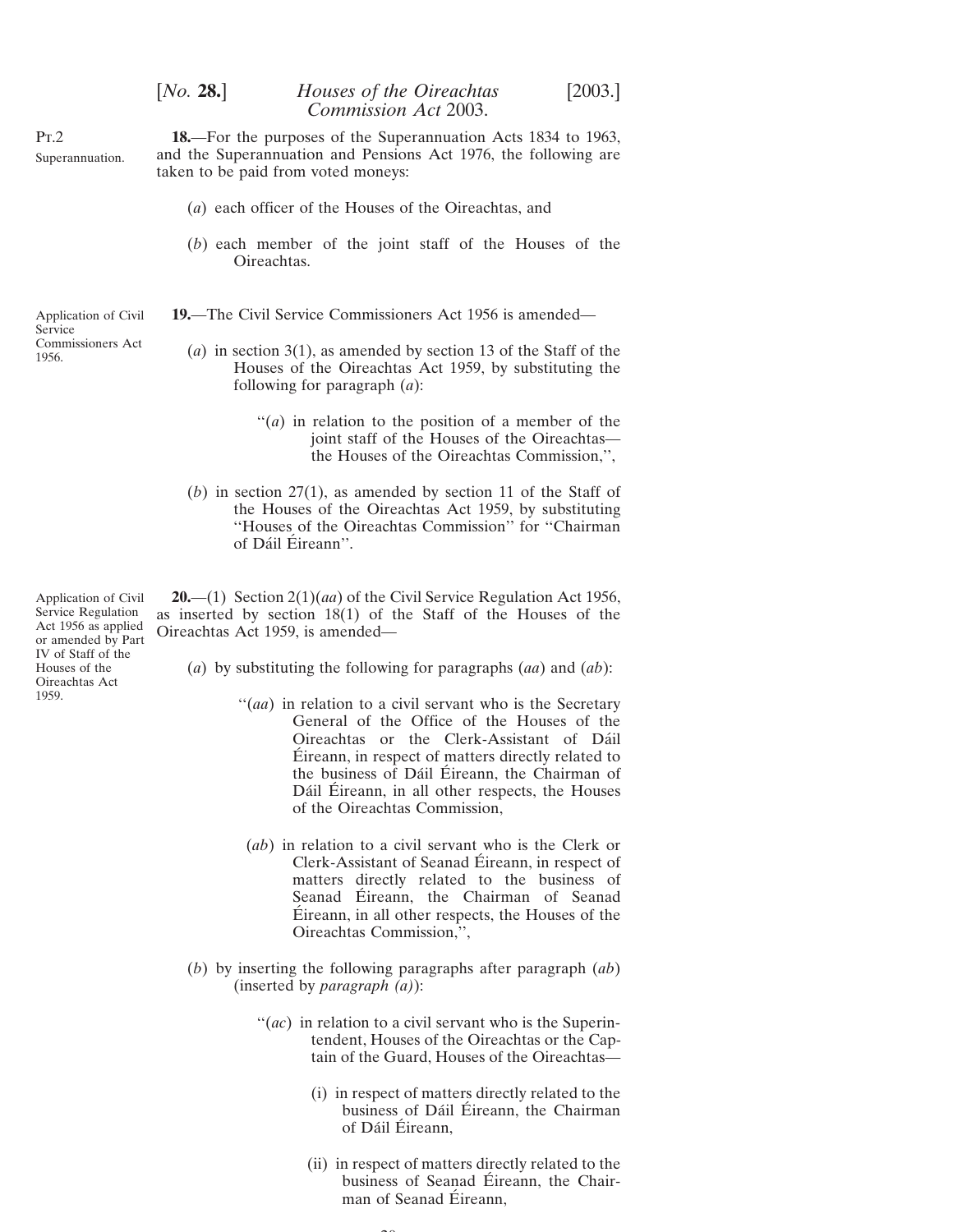- (iii) in all other respects, the Houses of the Pt.2 S.20 Oireachtas Commission,
- (*ad*) in relation to a member of the joint staff of the Houses of the Oireachtas, the Houses of the Oireachtas Commission,''.

(2) The Staff of the Houses of the Oireachtas Act 1959, as it applies to the Civil Service Regulation Act 1956, is amended—

(*a*) in section 20—

- (i) in paragraph (*a*), by inserting ''following consultation by him with the Houses of the Oireachtas Commission," after "Chairman of Dáil Éireann,",
- (ii) in paragraph (*b*), by inserting ''following consultation by him with the Houses of the Oireachtas Commission," after "Chairman of Seanad Éireann,",
- (iii) in paragraph (*c*), by substituting ''Chairman of Da´il Éireann, the Chairman of Seanad Éireann and the Houses of the Oireachtas Commission'', for ''Chairman of Dáil Éireann and the Chairman of Seanad  $Éireann,$ '',
- (iv) in paragraph (*d*), by inserting ''and the Houses of the Oireachtas Commission,'' after ''Chairman of Seanad Éireann,",
- (*b*) in section 21—
	- (i) in subsection  $(1)$ 
		- (I) by substituting the following for the definition of "the appropriate authority": " 'the appropriate authority' means the Houses of the Oireachtas Commission;'', and
		- (II) by deleting the definition of ''the chairman'',
	- (ii) by substituting the following for subsection  $(2)$ :
		- "(2) (a) The Chairman of Dáil Éireann may suspend from duty a civil servant to whom this section applies, who, while employed on duties directly related to the business of Dáil Éireann, is guilty of grave misconduct warranting disciplinary action,
			- $(b)$  The Chairman of Seanad Éireann may suspend from duty a civil servant to whom this section applies, who, while employed on duties directly related to the business of Seanad Eireann, is guilty of grave misconduct warranting disciplinary action.'',
	- (iii) by substituting the following for subsection (3):

 $21$ 

"(3)  $(a)$  The Chairman of Dáil Éireann may terminate the suspension of a civil servant to whom this section applies who is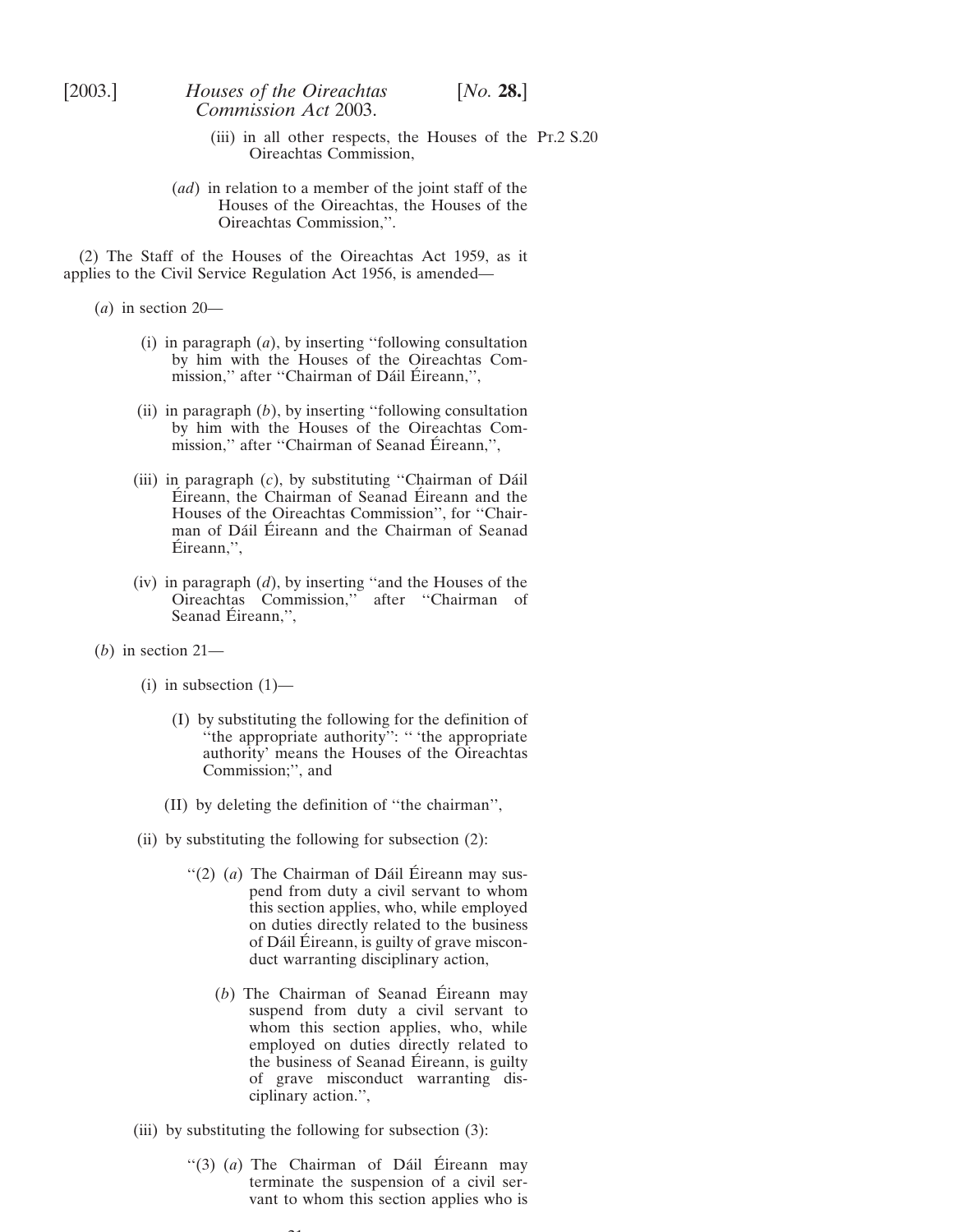suspended under paragraph (*a*) of subsection (2) of this section,

- $(b)$  The Chairman of Seanad Éireann may terminate the suspension of a civil servant to whom this section applies who is suspended under paragraph (*b*) of subsection (2) of this section.'',
- (iv) by substituting the following for subsection (4):

"(4) Where the Chairman of Dáil Éireann or the Chairman of Seanad Éireann terminates the suspension of a civil servant under subsection (3) of this section and restores him or her to duty—

- (*a*) the appropriate authority, if satisfied that considerations of equity so require, shall direct that ordinary remuneration, in whole or in part, as the appropriate authority may direct, shall be paid to that civil servant in respect of the period of suspension,
- (*b*) before the appropriate authority decides not to give a direction under paragraph (*a*) of this subsection or decides to give a direction under that paragraph for payment of part only of ordinary remuneration, the civil servant shall be invited by the Commission to make representations to it in relation to the matter and the Commission shall consider any such representation made to it.''.

Staff of the Houses amended— **21.**—The Staff of the Houses of the Oireachtas Act 1959 is

- (*a*) in section 5—
	- (i) in subsection  $(2)(a)$ , by substituting "on the recommendation of the Chairman after consultation by him with the Houses of the Oireachtas Commission'' for ''on the joint recommendation of the Chairman and the Minister'',
	- (ii) in subsection  $(2)(b)$ , by substituting "Where the Chairman after consultation by him with the Houses of the Oireachtas Commission is satisfied that no member of the staff of the Houses of the Oireachtas is suitable for appointment to an office, he or she may'' for ''Where the Chairman and the Minister are satisfied that no member of the staff of the Houses of the Oireachtas is suitable for appointment to an office, they may'',
	- (iii) in subsection  $(3)(a)$ , by substituting "If the Chairman" after consultation by him with the Houses of the Oireachtas Commission fails to recommend a person'' for ''If the Chairman and the Minister fail to agree on a recommendation of a person'',

 $\sim$ 

<span id="page-21-0"></span>Pt.2 S.20

Amendment of of the Oireachtas Act 1959.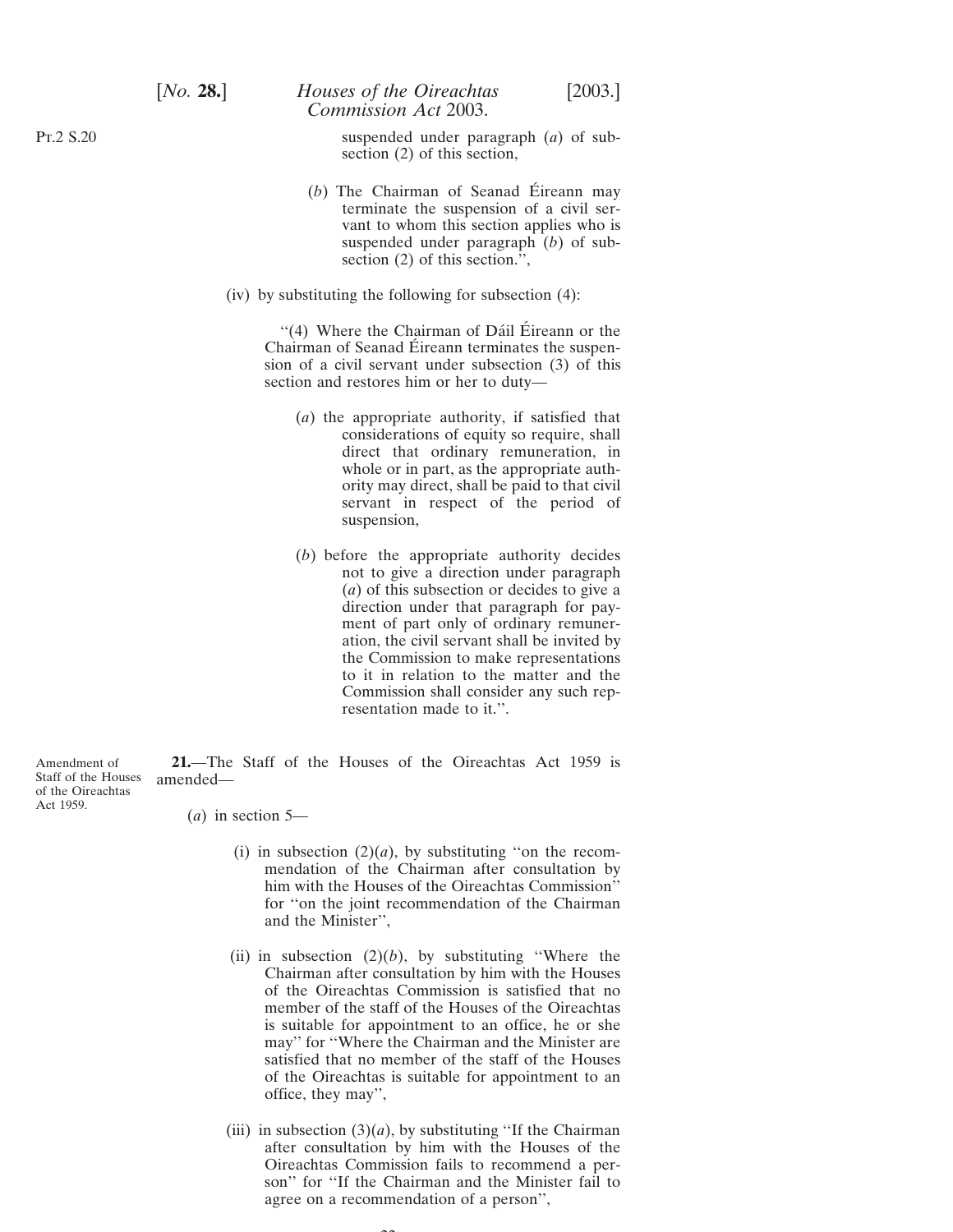<span id="page-22-0"></span>

(*b*) in section 6— Pt.2 S.21

- (i) in subsection  $(2)(a)$ , by substituting "on the recommendation of the Chairman after consultation by him with the Houses of the Oireachtas Commission.'' for ''on the joint recommendation of the Chairman and the Minister.'',
- (ii) in subsection  $(2)(b)$ , by substituting "Where the Chairman after consultation by him with the Houses of the Oireachtas Commission is satisfied that no member of the staff of the Houses of the Oireachtas is suitable for appointment to an office, he may'' for ''Where the Chairman and the Minister are satisfied that no member of the staff of the Houses of the Oireachtas is suitable for appointment to an office, they may'',
- (iii) in subsection  $(3)(a)$ , by substituting "If the Chairman" after consultation by him with the Houses of the Oireachtas Commission fails to recommend a person'' for ''If the Chairman and the Minister fail to agree on a recommendation of a person'',
- (*c*) in section 7 by inserting '', after both Chairmen have consulted with the Houses of the Oireachtas Commission'' after "Chairman of Dáil Éireann and the Chairman of Seanad Éireann",
- (*d*) in section  $8(1)$ 
	- (i) by substituting ''The Houses of the Oireachtas Commission," for "The Chairman of Dáil Éireann, after consultation with the Chairman of Seanad Éireann,", and
	- (ii) by substituting ''as it may determine.'' for ''as he may, with the sanction of the Minister, determine.''.

#### SCHEDULE 1

*Section 2.*

#### Ongoing Expenditure

- 1. Administration:
	- (*a*) salaries, wages and allowances in respect of members of staff of the Houses of the Oireachtas;
	- (*b*) travel and subsistence;
	- (*c*) incidental expenses;
	- (*d*) postage and telecommunications services;
	- (*e*) office machinery and other office supplies;
	- (*f*) office premises expenses.
- 2. Other services:
	- (*a*) payment in respect of catering and bar staff employed by the Joint House Services Committee;

 $\sim$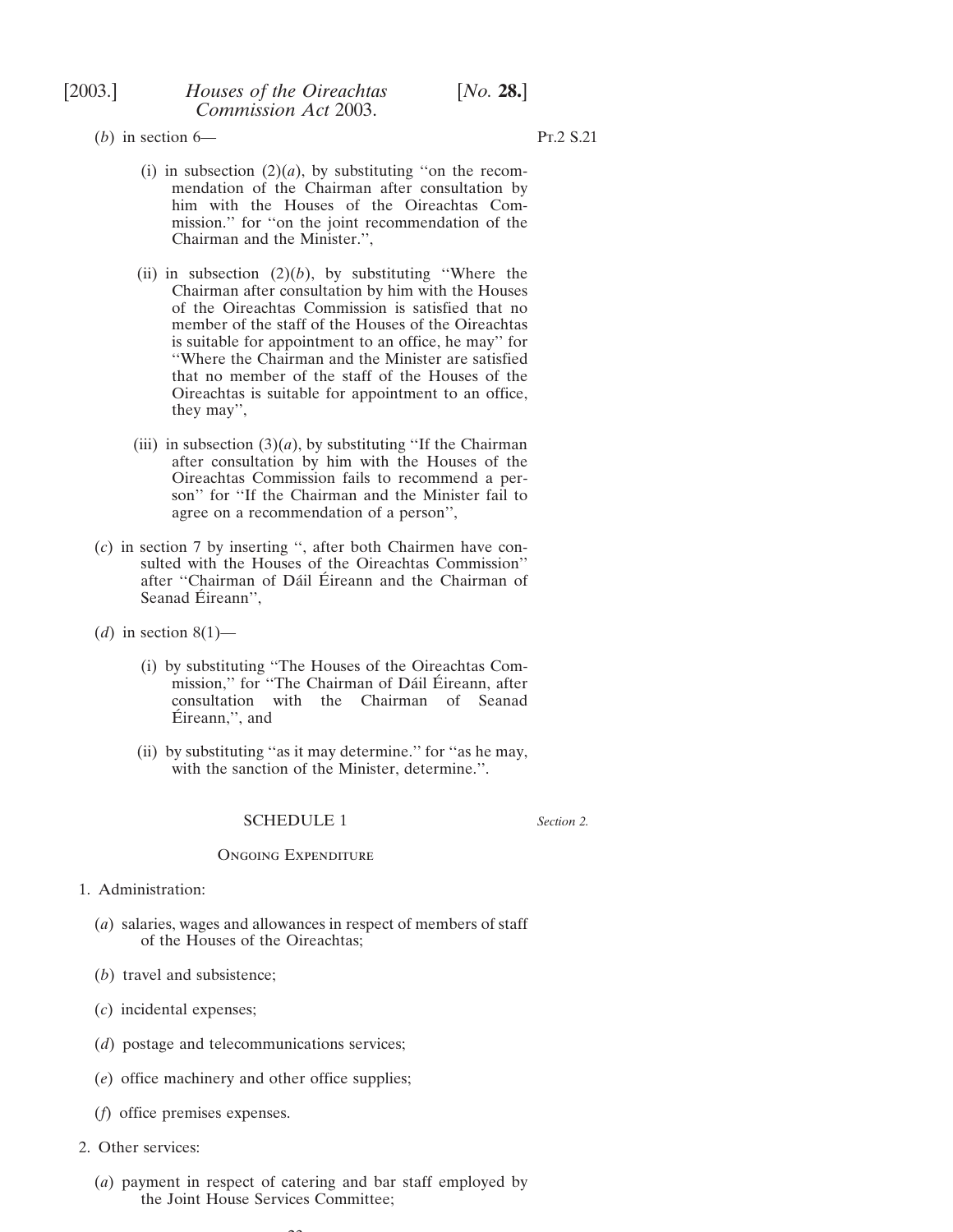| [No. 28.] | Houses of the Oireachtas | $[2003.]$ |
|-----------|--------------------------|-----------|
|           | Commission Act 2003.     |           |

- (*b*) expenses of delegates to other parliamentary assemblies;
	- (*c*) televising of proceedings of Dáil Éireann and Seanad Éireann and other services:
	- (*d*) grant-in-aid in respect of inter-parliamentary activities;
	- (*e*) grant-in-aid to British-Irish Inter-Parliamentary Body;
	- (*f*) allowances to or in respect of former members of the Houses of the Oireachtas;
	- (*g*) grant to Irish Parliamentary (former Members) Society;
	- (*h*) grant-in-aid in respect of ''*Ciste Pinsean Thithe an Oireachtais*'';
	- (*i*) pension scheme for secretarial assistants;
	- (*j*) expenses relating to Oireachtas Committees.

3. Salaries of members of the Houses of the Oireachtas (including office holders and Oireachtas Committee chairpersons) and of the European Parliament.

4. Payments in respect of secretarial assistance for non-office holding members of the Houses of the Oireachtas.

5. Travel expenses of members of the Houses of the Oireachtas.

6. Other allowances and expenses of members of the Houses of the Oireachtas.

7. Any other expenses incurred by the Commission in the performance of its functions.

#### *Section 5.*

#### SCHEDULE 2

## Receipts of the Commission

1. Sales of parliamentary publications.

2. Sales of televised proceedings of Dáil Éireann and Seanad Éireann.

3. Sales of services of Broadcasting Unit.

4. Net income of catering and bar services.

5. Members' contributions under the European Parliament (Irish Representatives) Pension Scheme, 1979.

<span id="page-23-0"></span>Sch. 1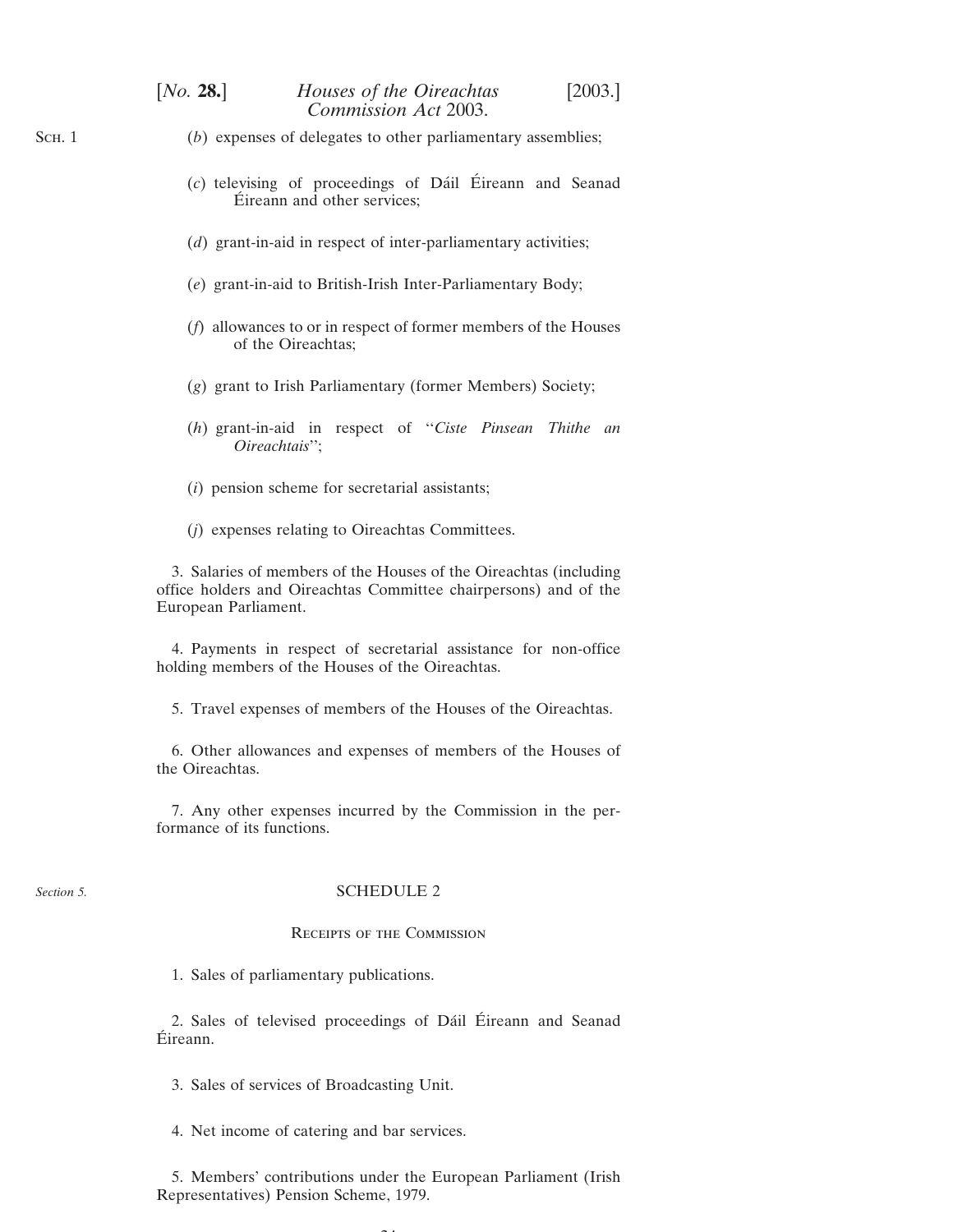6. Any other receipts obtained by the Commission in the perform- Sch. 2 ance of its functions except where they consist of expenses paid by the Commission on behalf of its members and staff which have been recouped by it from them.